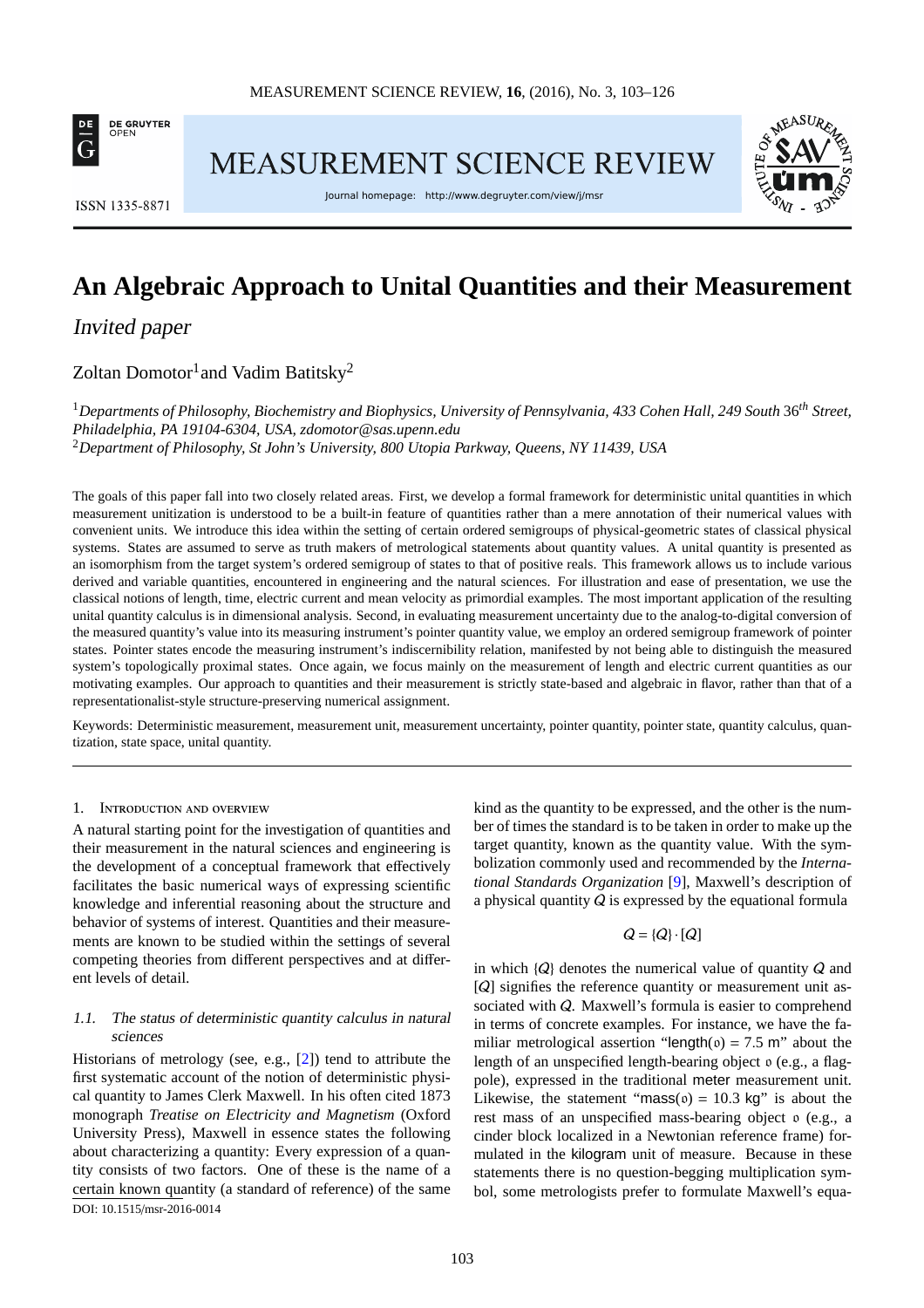tion without it and simply write  $Q = \{Q\} [Q]$ .<sup>[1](#page-1-0)</sup> To avoid certain dimension-theoretic ambiguities, suggestions have also been made to use a three-factor expression of the form

$$
Q = \{Q\} \cdot [Q] \cdot \dim Q
$$

where  $\dim Q$  denotes the physical dimension of quantity  $Q$ . The advocates of this somewhat refined approach to analyzing the concept of quantity do not specify the properties of product operations used in the tripartite facorization. Hurdles generated by the *kind* of quantities (an aspect common to mutually compatible quantities) are overcome by adding a fourth factor kind $Q$  to the foregoing formula, intended for specifying the kind of quantity Q. Obviously, the growing number factors begins to look rather tedious. Algebraic studies of these constructions might help metrologists to understand some of the pittfals that may attend their efforts in isolating the correct notion of a single-valued deterministic quantity.

Since in Maxwell's equation the factor  $[Q]$  is widely thought to be just another quantity and  ${Q}$  refers to a real number, it is puzzling why the equation above is not stated as a simple *quantity conversion* principle: *For any given quantity* Q *and a designated reference quantity* Q ′ *of the same kind there exists exactly one positive real number* α *such that*  $Q = \alpha \cdot Q'$ .<sup>[2](#page-1-1)</sup> Therefore  $\alpha$  can be thought of as being uniquely specified by the numerical *ratio*  $\frac{Q}{Q'}$  of Q to  $Q'$ .<sup>[3](#page-1-2)</sup>

And of course to any given quantity  $Q$  and a strictly positive real number  $\alpha$  there exists a unique quantity  $Q'$  of the same kind such that the scalar product equation  $Q = \alpha \cdot Q'$ holds. Since Maxwell's quantity Q does not possess an intrinsic numerical value or an inherent reference quantity, it is important to keep in mind that the curly-bracket notation {Q} for  $Q$ 's numerical values is empirically meaningless in the absence of the associated unit quantity  $[Q]$ . To be meaningful, these two expressions must always be used together. It should be remarked that treating the square bracket symbolism as a legitimate mapping of quantities to quantities is a serious misconception.

The most obvious way to handle this sort of metrological codependent relationship is to work with "unital quantities" in which the unit is a built-in intrinsic feature of quantities, somewhat akin to formulations used in quantitative assertions about, say, the length of a beam: "length<sub>m</sub>(*beam*) = 6.5", where the indexing unit symbol m refers to the incorporated meter unit of measure. Simple examples of unital length quantities are length-in-meters, length-in-feet, etc.. Common examples of unital mass quantities are mass-in-kilograms, mass-in-pounds, and so forth. Experimenters are likely to use measurement units that are strictly tailored to the phenomena they study. Thus, on this approach, when we measure, for example, the length of a rigid metal beam, it is not that we contemplate a particular measurement unit with which to measure the beam's unique quantitative attribute called 'length', we simply choose to measure a particular unital length of the beam, antecendently determined by a calibrated meter stick or some other appropriate length measuring instrument, used in performing the measurement operation. When recording measurement results for statistical analysis, it is clearly simpler to record the numerical interval (say)  $6.5 \pm 0.05$  for the beam's possible length-in-meters than working with denominate numbers as in "The beam's length  $= 6.5$  meters  $\pm 0.05$  meters."

What we take to be pivotal for the unital quantity concept is its unique trait that automatically specifies the accompanying measurement unit, without the usual indexing or the "-in-" suffixal qualifier. It should be remarked that this kind of unital-quantity expression is regularly used in labeling the axes of graphs and headings of table columns. Those with qualms about treating units of measure in terms of unitized quantities can rest assured that this approach is (as we shall show in subsequent sections) significantly superior to Maxwell's characterization.

Our central point about Maxwell's formula is this: since according to metrologists the most striking feature of classical measurement is the estimation of ratios of quantities, the formula does not provide a sufficiently convenient instrument for everyday formulations of empirical claims about quantity values. In parallel to Maxwell's product expression we should also use the *ratio* counterpart expression, introduced by the one-to-one correspondence

$$
\frac{Q}{Q_{\mathsf{u}}} = \{Q\} \Longleftrightarrow Q = \{Q\} \cdot Q_{\mathsf{u}},
$$

where  $Q_{\rm u}$  denotes the reference quantity, specified by a chosen unit u we shall discuss later. A major benefit of the ratio approach is that it provides direct access to the rich structure of real numbers. In particular, we have the obvious multiplication law  $\frac{Q}{Q_u} \cdot \frac{Q_u}{Q_v}$  $\frac{Q_u}{Q_v} = \frac{Q}{Q_v}$ , capturing the change of quantity values obtained by passing from unit u to unit v. And of course we have the trivial identity condition: if  $\frac{Q}{Q_u} = 1$ , then  $Q = Q_u$ . The notion of ratios is designed to accommodate Maxwell's idea as its close cousin. Specifically, we now have the equality

$$
Q = \frac{Q}{Q'} \cdot Q'
$$

that circumvents the above-discussed ambiguity in Maxwell's formula.

The most popular argument against the ratio-based formulation of Maxwell's equation centers around the fact that ratios of pairs of quantities of the same kind are real numbers. Therefore, e.g., a ratio of two length quantities may turn out to be equal to the ratio of two mass quantities. This seemingly troubling illegitimacy of equating length values with mass values is quickly removed by imposing a type-theoretic

<span id="page-1-0"></span><sup>&</sup>lt;sup>1</sup>Even if the symbol for the scalar product is omitted, it is implied.

<span id="page-1-1"></span> $2$ Although in the case of extensive quantities, such as length, time, mass, and electric current, the standard requirement is that their numerical values be positive real numbers forming the set  $\mathbb{R}_+$ , there are obvious generalizations to quantities that permit arbitrary real or complex number values. However, it does not seem important to examine these technical variations here, except perhaps the set  $\mathbb{R}_{+0}$  of positive real nunbers including zero.

<span id="page-1-2"></span><sup>&</sup>lt;sup>3</sup>The numerical ratio must not be confused with the derived product quantity  $Q \cdot \frac{1}{Q'}$  (e.g., mean velocity, defined by distance over time) we discuss below.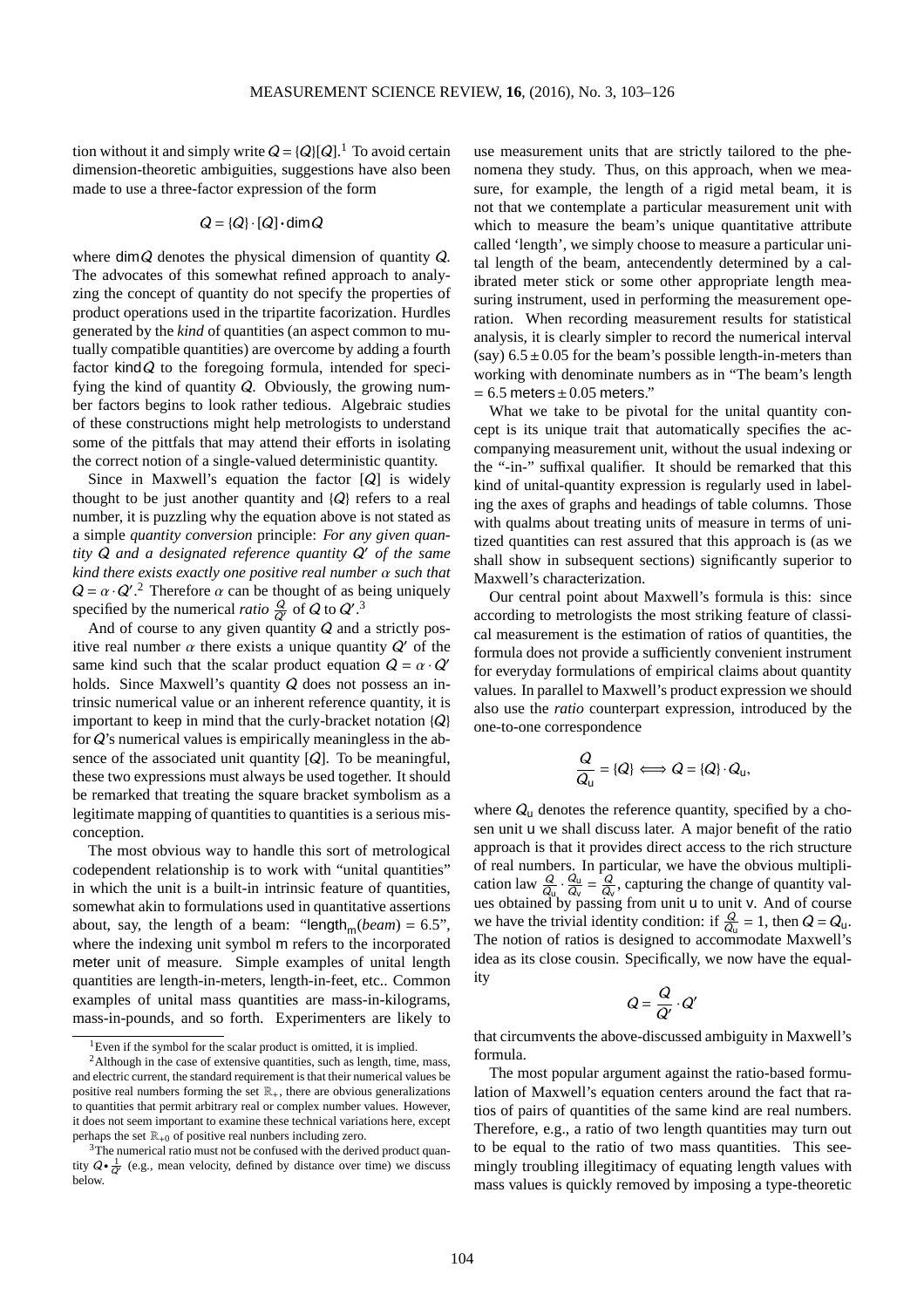condition, stating that the spaces of length and mass quantities are disjoint. Concretely, from a formal standpoint we may come across the numerical equality

$$
\frac{Q}{Q_{\rm u}}=\frac{Q'}{Q'_{\rm u'}},
$$

for some pair of distinct quantities  $Q$  and  $Q'$ , but notice that the ratio operations on the left and right sides of the equation are different, symbolized by the increased thickness of the fraction line on the right. So then, because the ratio calculus is context-dependent on the space of quantities under consideration, the other ratios are automatically screened off as empirically meaningless. In general, the difficulties that beset ratio calculus arise from failing to recognize that each quantity of a given kind is accompanied by its own quantity space and structure thereon, so that even if some numerical values of two quantities of a different kind happen to be the same, their algebraic structures and associated operations, and therefore semantics, remain different.

In this paper we develop a robust and algebraically attractive framework for quantities and quantity calculus that directly addresses the issue of ratios. For example, based on ratios of quantities of the same kind, their *addition* may be formulated quite simply as follows:

$$
Q + Q' =_{df} (\frac{Q}{Q''} + \frac{Q'}{Q''}) \cdot Q'' = (1 + \frac{Q}{Q'}) \cdot Q'.
$$

Here and below we use the symbol  $=_{df}$  to indicate *equality by definition*. [4](#page-2-0)

Along similar lines, the natural "less than" total order relation on positive real numbers automatically transfers to quantities by setting  $Q < Q'$  just in case  $\frac{Q}{Q'} < \frac{Q'}{Q'}$  for any reference quantity  $Q''$ . The total order relation is called "natural" because it satisfies the *solvability* condition

$$
Q < Q' \iff Q + Q'' = Q'
$$

for some quantity  $Q''$ . We shall also provide a closely related definition of *partial subtraction*  $Q - Q'$ , which is well-defined only for quantity pairs satisfying  $Q' < Q$ .

There is widespread agreement amongst metrologists that a careful distinction needs to be made between *theoretically* or abstractly conceived quantities as universals – regularly used in physical laws, without reference to any particular objects possessing and instantiating the quantity in question – and *concretely* understood quantities as particulars, involving specific quantity-instantiating physical objects, events or processes.

Quantities instantiated by classical physical entities together with their values are widely thought to exist independently of whether or not they are ever measured. And we might add that the designation of *base* quantities is a matter of choice, similar to choosing a coordinate or reference system in space-time models designed for investigating the motions of physical particles and rigid bodies. Simply, there is no intrinsic property of a quantity that makes it fundamental and neither is there any such attribute for measurement units.

Although in the Maxwellian framework the intuitively appealing idea of a physical quantity is not defined and is treated only concretely, on an analogy with the basic operations in the algebra of real numbers there is the often-discussed introduction of *quantity calculus*, built over the domain of abstractly conceived scalar deterministic physical quantities. In this domain it is customary to stipulate two fundamental algebraic operations:

- (i) A commutative and associative operation of *addition* Q+ Q ′ on any pair of quantities Q and Q ′ of the *same kind*. [5](#page-2-1) In particular, for a *coherent* pair of units satisfying  $[Q] =$  $[Q'] = [Q + Q']$ , the addition is specified by the sum of their numerical values:  $Q + Q' = (\lbrace Q \rbrace + \lbrace Q' \rbrace) \cdot [Q]$ .
- (ii) A commutative and associative *product* operation Q•Q ′ on any pair of quantities  $Q$  and  $Q'$ . In the case of coherent units satisfying  $[Q \cdot Q'] = [Q] \cdot [Q']$ , the product is specified by the product of numerical values  $\{Q \bullet Q'\} =$  ${Q} \cdot {Q'}$ .

In systematic axiomatic approaches to quantity calculus there is also a *multiplication by scalars* α having the form  $\alpha \cdot Q$ , the multiplicative *inverse* operation  $\frac{1}{Q}$ , and more generally *exponentiation*  $Q^n$  by any integer number *n*. It is a widespread view that with the help of these operations one can define all derived quantities of interest (e.g., mean velocity is defined by the product  $\mathcal{L} \cdot \frac{1}{\mathcal{T}}$ , where  $\mathcal{L}$  denotes the length (distance) quantity and  $\frac{1}{\tau}$  refers to the multiplicative inverse (quotient) of time quantity).

This may be a rash judgment, however, because (i) besides integer inverses there is also a need for square roots  $\sqrt{Q}$  of quantities, (ii) we have to make allowance for variable (e.g., time-dependent) quantities, and (iii) consider differential and integral operators acting on quantities. From the standpoint of abstract algebra, classical quantity calculus looks like a variant of dimensional algebra. Jan de Boer provides more details in [\[2\]](#page-22-0) and he notes that a full axiomatization of quantity calculus has yet to be completed. In the preceding paragraphs we have already discussed the ratio-based notions of addition and subtraction of quantities. Unfortunately, the definition of product is not this simple. Although we can set

$$
Q \bullet Q' = \left(\frac{Q}{Q_{\rm u}} \cdot \frac{Q'}{Q'_{\rm u'}}\right) \cdot Q_{\rm u} \bullet Q'_{\rm u'},
$$

<span id="page-2-0"></span><sup>4</sup>The reader may be appalled that we are combining two unital length quantities involving different measurement units. This should not be a problem since, for example, in carpentry it is common to combine length values measured in yards with length values counted in inches and fractions thereof. Likewise in physics, length values in centimeters are regularly added to the length values expressed in meters. Concretely, in view of the obvious unitchange conversion rule we have  $2$  inches  $+3$  millimeters = 53.8 millimeters  $= 2.152$  inches, because by definition 1 inch  $= 25.40$  millimeters and 1 millimeter  $= 0.04$  inches.

<span id="page-2-1"></span><sup>5</sup>Recall that physical quantities are grouped into disjoint classes of mutually comparable elements.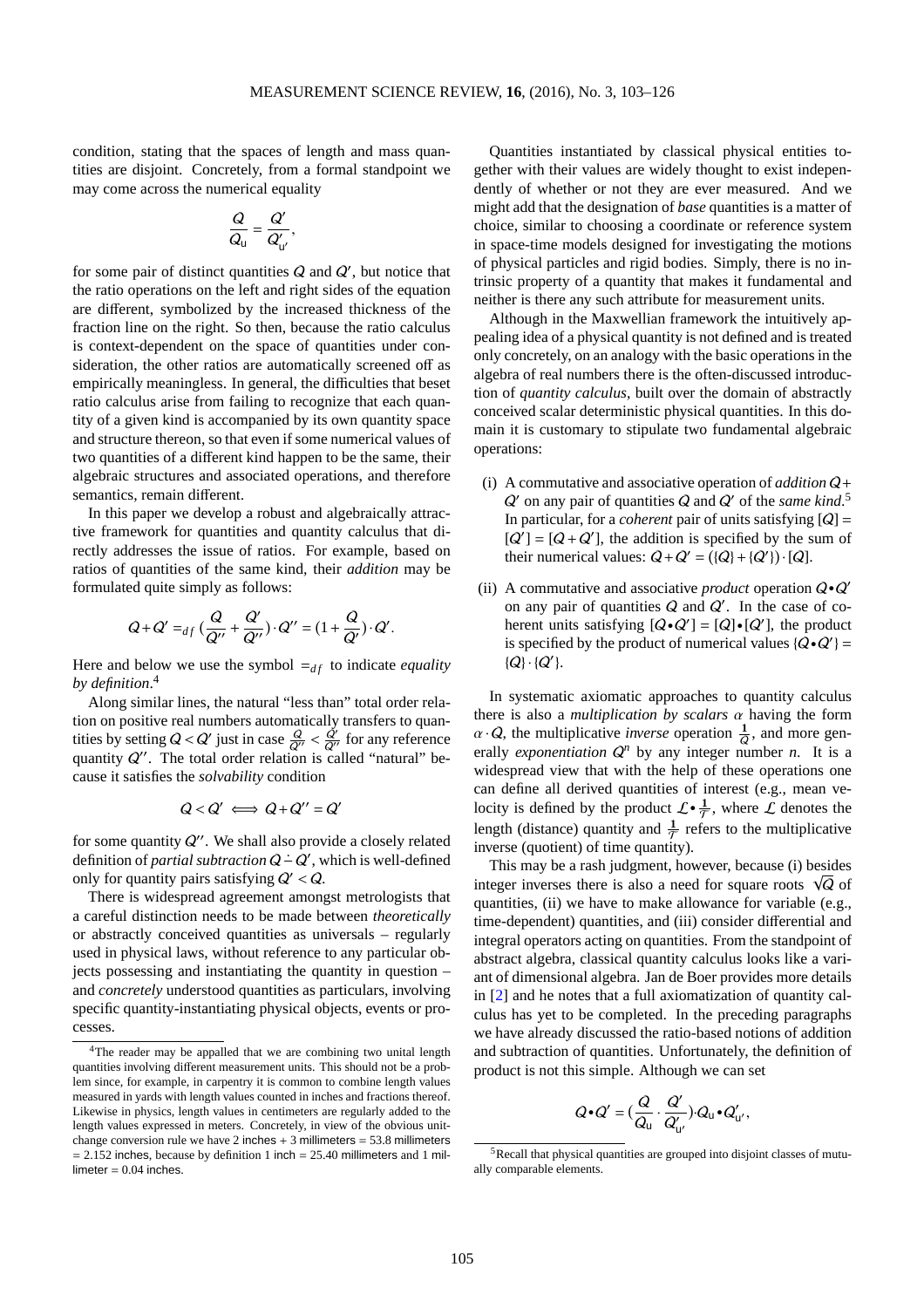the real conceptual difficulty is definitional circularity. This problem is cleared up by recognizing that the exact formulation of the notion of product quantities relies on a mathematically deeper idea of symmetric tensor products of onedimensional vector spaces.

Success in developing a powerful theory of quantities depends on well-formed definitions of the notions of quantity, quantity value, and unit. As most metrologists are aware, in the third edition [\[18\]](#page-23-1) of VIM, henceforth to be referred to as VIM3 (an established acronym for the *International Vocabulary of Metrology*, derived from its French title), the notions of quantity, quantity value and unit are defined as follows:

*Quantity* is a property of a phenomenon, body or substance, where the property has a magnitude that can be expressed as a number and a reference. *Quantity value* is a number and reference together expressing the magnitude of a quantity. *Unit* is a particular quantity, defined and adopted by convention, with which other quantities of the

same kind are compared in order to express their magnitudes relative to that quantity.

Lamentably, although there has been significant progress in defining the notion of quantity in a reasonably general and robust way, as evidenced by the regularly updated precisifications of definitions published in the new editions of VIM, there remain difficulties in using these in wider domains of practical applications. Because the intuitively appealing verbal definitions of quantities and related notions tend to employ ordinary language articulations of concepts in a somewhat loose or slippery terminology, there is a large variety of rather different disentangling models of quantities that are compatible with these definitions. Each of the models is furnished with a different structure along with its interpretation and a different degree of empirical adequacy. However, it is important not to be put off by the verbal formulation of definitions of metrological concepts.

As satisfying as our endorsement of verbal formulations might first appear, we must recognize that at least in scientific contexts, the notion of quantity is somewhat technical, depending upon which theory or mathematical model the investigator is considering. For example, the geometric quantities of length and time, the material quantity of mass, and a longer list of derived quantities (velocity, acceleration, kinetic energy, and so forth) are introduced in classical continuum mechanics in a way that is peculiar to that theory. Since it is fully adequate for the purposes of continuum mechanics to treat physical bodies (e.g., rigid materials such as metal rods or beams, discussed in [\[17\]](#page-23-2)) as continuous substances instead of entities composed of discrete atoms or particles, their unitized length may take any of continuum many possible values. Likewise, in general relativity and quantum mechanics, quantities are appropriately fitted to their specific theoretical contexts.[6](#page-3-0) So a physical quantity is not just a Maxwellian product factorization into its numerical value and unit, but factorization *relative to the quantity's underlying theory or model.*

The adequacy of the foregoing definitions of VIM3 remains under heavy debate in metrology. For example, based on these definitions we may be left with the view that there are only directly measured deterministic scalar base quantities. But in applications we encounter derived quantities that are introduced in terms of sophisticated functions of other quantities that are not expressible in an analytically closed form, and of course there are vector and higher-order tensor quantities (e.g., the stress tensor used in continuum mechanics) with matrices of numerical values. Several other important types of quantities also fall outside the scope of the foregoing definitions, including (i) *variable quantities* that vary with time, space, temperature, and so forth<sup>[7](#page-3-1)</sup>, and (ii) *smooth* (differentiable) and *random quantities* that come with particular probability density functions accompanied with measurement units. Evidently, the definitions of VIM3 require further investigation and refinement in order for metrologists to gain a clear and deeper understanding of the all-important concept of quantity, fitted to the context in which their chosen model applies.

# 1.2. Conceptual issues in the representationalist foundations of measurement

Perhaps the most elaborate alternative attempt at investigating the nature of quantities, including length, time, mass, velocity and so forth, and their measurement is found in the *foundations of measurement*, framed and discussed in [\[13\]](#page-23-3), [\[15\]](#page-23-4), and [\[14\]](#page-23-5). Among social scientists and philosophers of science this approach is widely thought to be the richest storehouse of information on the foundations of deterministic measurement. Unfortunately, because the underlying theory is largely disengaged from much of what is taken to be crucial to natural scientists and engineers in measurement practice, namely the articulation of causal interactions between measured systems and measuring instruments, and the relations between measurement information and measurement uncertainty, it has not received much support among most physicists and engineers, with the possible exception of Finkelstein [\[6\]](#page-23-6) and those around him.

Here we will give only a brief discussion of the key issues of *foundations*, referring the reader to the just cited sources for more detail.<sup>[8](#page-3-2)</sup> In their work, the authors provide an axiomatic basis for measurement, based on so-called *representation theorems*. Curiously, the co-authors of [\[13\]](#page-23-3) do not use the term "quantity" at all in any technical sense. Instead, they address the issues of fundamental measurement in terms of suitable *attributes* of certain classes of objects or events

of values of velocity that exceed the speed of light is empty and is empirically meaningless. In quantum mechanics, time is just a parameter and is not treated operator-theoretically in the same way as the other observable quantities. And so far no final theory of quantum measurement has been articulated and defended.

<span id="page-3-1"></span> $7$ For example, consider a quantity-theoretic account of the variable height of a large growing tree or the variable mass of a flying aircraft.

<span id="page-3-2"></span><sup>8</sup>However, we shall list a couple of what we take to be good reasons why this approach is fraught with serious conceptual problems.

<span id="page-3-0"></span><sup>6</sup>The most fundamental difference between the classical and relativistic concepts of velicity is seen in their composition. In general relativity, the set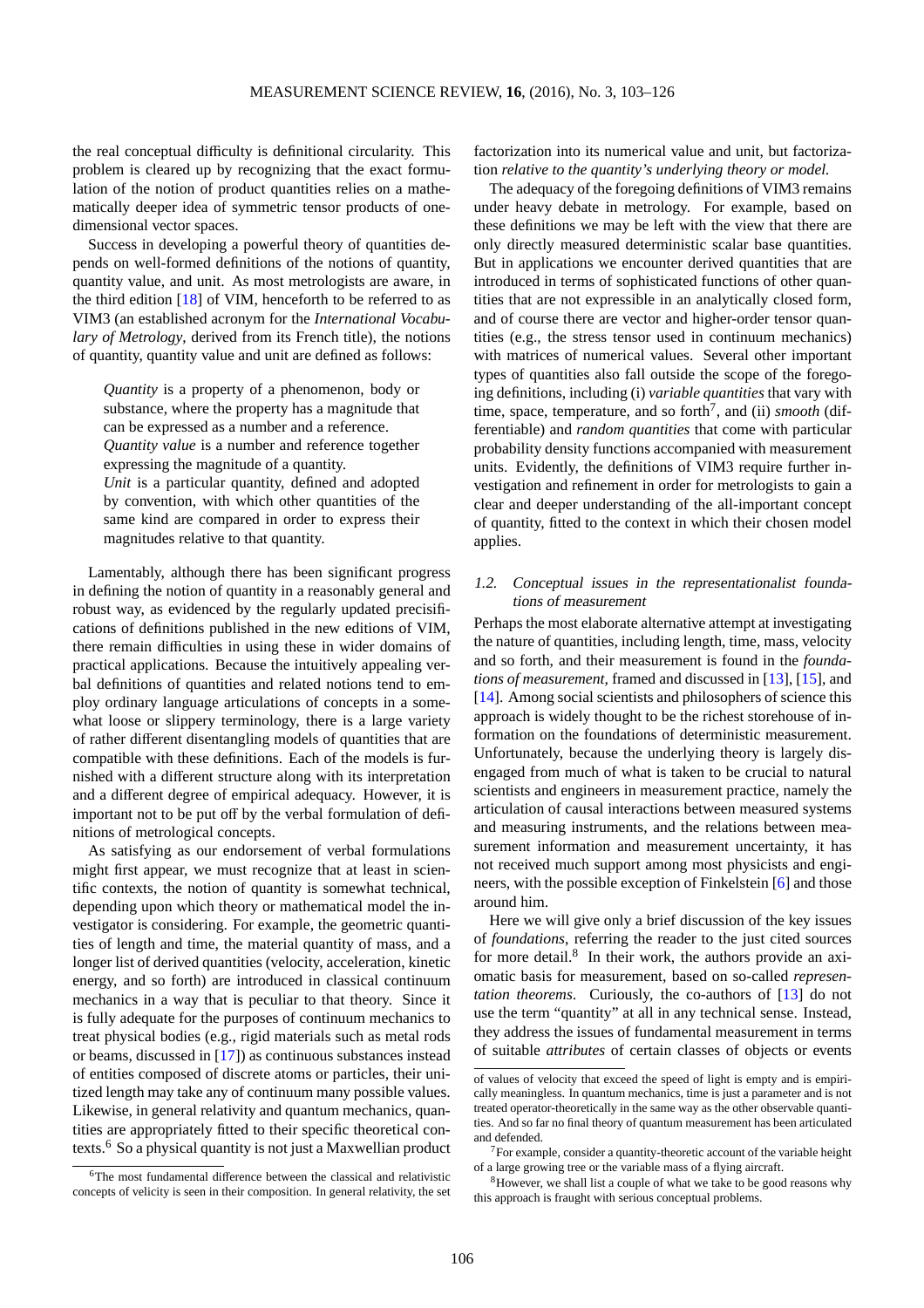having the disposition to instantiate them and possessing a real-valued representing homomorphism. This foundational approach is widely known as the *representational theory of measurement*.

According to the *representational theory of measurement* (henceforth acronymed RTM), what is commonly known as *base quantities* (e.g., mass, length, time and electric current) are treated as homomorphisms from axiomatically specified *qualitative* empirical order structures<sup>[9](#page-4-0)</sup> to a *quantitative* (numerical) structure of the same similarity type, usually given by the familiar naturally ordered additive semigroup structure of positive real numbers. On this approach, to justify the treatment of a given attribute as a basic physical quantity amounts to (i) developing an empirically meaningful axiomatic description of the qualitative order structure characterizing the said attribute, (ii) proving the existence of a homomorphism from this qualitative structure into the order structure of positive reals, and (iii) establishing, when possible, the uniqueness of this homomorphism with respect to some class of transformations, such as (in the case of certain extensive quantities) multiplication by a positive real number.

For some psychologists, RTM offers what they see as an attractive alternative to the traditional so-called *classical* (or realist as it has been called) definition of measurement, popular in the natural sciences, according to which measurement operations *estimate* the ratio between the magnitude of a quantity (meaning a quantity as instantiated by some empirical system of interest) and a unit or reference quantity of the same  $kind.<sup>10</sup>$  $kind.<sup>10</sup>$  $kind.<sup>10</sup>$ 

As alluded to earlier, for a variety of reasons, RTM's approach to quantities and their measurement is fraught with serious conceptual issues. Here we mention only three problems that we regard to be most relevant to the plan of this paper.

Starting with the first problem, from RTM's point of view, what justifies numerical assignments to *target systems* (i.e., systems instantiating the to-be-measured quantity of interest) is not some physically grounded *causal account* of interactions between the target system and the quantity's measuring instrument or the system's extant states, but only the fact (established by a representation theorem) that the *logicalmathematical structure* of the specified qualitative order relations and operations on attribute-bearing systems of interest is *faithfully mirrored* by the corresponding mathematical relations and operations on numbers assigned to these systems. On this view, quantities are not objective properties of empirical systems in the world, but rather our mathematical representations of designated qualitative attributes of systems. The epistemological significance of such representations is thus

purely instrumental. Once we establish that "certain aspects of the arithmetic of numbers have the same structure as the empirical situation investigated ... we may then use many of our familiar computational methods of arithmetic to infer facts about the [qualitatively described] empirical structure." This quote comes from [\[16\]](#page-23-7), page 4, a co-founder of modern RTM. The role of numbers in measurement is thus reduced to serving as convenient computational proxies for qualitative relations among and operations on empirical entities.

In line with its abstract definition of measurement, RTM's treatment of the notion of a unit becomes equally abstract as well. A unit is simply any entity in the domain of a qualitative structure to which a given homomorphism assigns the real number 1. The issue of objective, publicly accessible instantiations of units becomes conceptually irrelevant. After all, if the only constraint on numerical assignments constituting measurements is logical-mathematical (such assignments must preserve the logical structure of the specified qualitative relations and operations on empirical attribute-bearing systems), then the constraint on the notion of a unit is also purely logical-mathematical, namely that the entity designated as a unit be assigned the real number unit 1.

Most importantly, the principal selling point of RTM's alternative to the classical definition of measurement has been its repeatedly emphasized bottom-up construction of basic quantities. By claiming that this construction is to be grounded in basic procedures for assigning numbers to objects or events on the basis of qualitative observations of attributes ( $[13]$ , pp. 1–2), RTM purports to explain and justify without contentious metaphysical commitments or circular theoretical assumptions our passage from simple qualitative observations to quantitative ones  $(14]$ , p. 4).

The second problem is RTM's strictly empiricist approach to the foundations of measurement. A close look at RTM's axioms for qualitative structures associated with measurable attributes reveals that these axioms invariably transcend simple qualitative observations and posit hypothetical infinite precisions that exceed the capacities of human measurement. (For some additional details and discussion of related issues, see  $[4]$  and  $[5]$ .)

Although there are many philosophical discussions of interpretive difficulties of RTM, here we mention just one, namely a principal obstruction to RTM's attempt to ground measurement of basic quantities in qualitative observations and manipulations of observable empirical entities. The roots of the problem lie in the assumptions of representation theorems. It is presumed that the equivalence relation on objects with respect to their manifestations of a given attribute is a mathematical congruence relation, whereas the relation induced by measurement-based qualitative comparison judgments is only an empirically determined relation of *indistinguishability*. By endowing indistinguishability with the (structurally strictly richer) logical properties of congruence, RTM ends up requiring observation-based qualitative comparison judgments to have unlimited arbitrarily perfect accuracies. This requirement obviously transcends the necessarily finite discrimination capacities of any physically realiz-

<span id="page-4-0"></span><sup>&</sup>lt;sup>9</sup>These structures consist of a stereotype domain of some attributebearing empirical entities furnished with a qualitative comparison relation and, if applicable, with a qualitative aggregation operation defined on that domain.

<span id="page-4-1"></span><sup>&</sup>lt;sup>10</sup>The exact numerical value  ${Q}$  employed in Maxwell's equation may be approximated by a fraction  $\frac{n}{m}$  satisfying  $m \cdot Q = n \cdot [Q]$  with integer coefficients *m* and *n*. Clasically, in deterministic situations the estimator  $\widehat{Q}$  of the measured quantity Q may be specified by Maxwell's equation of the form  $\widehat{Q} = \{Q \pm \mathcal{E}_Q\}\cdot [Q]$ , with maximal interval uncertainty (error)  $\mathcal{E}_Q$ .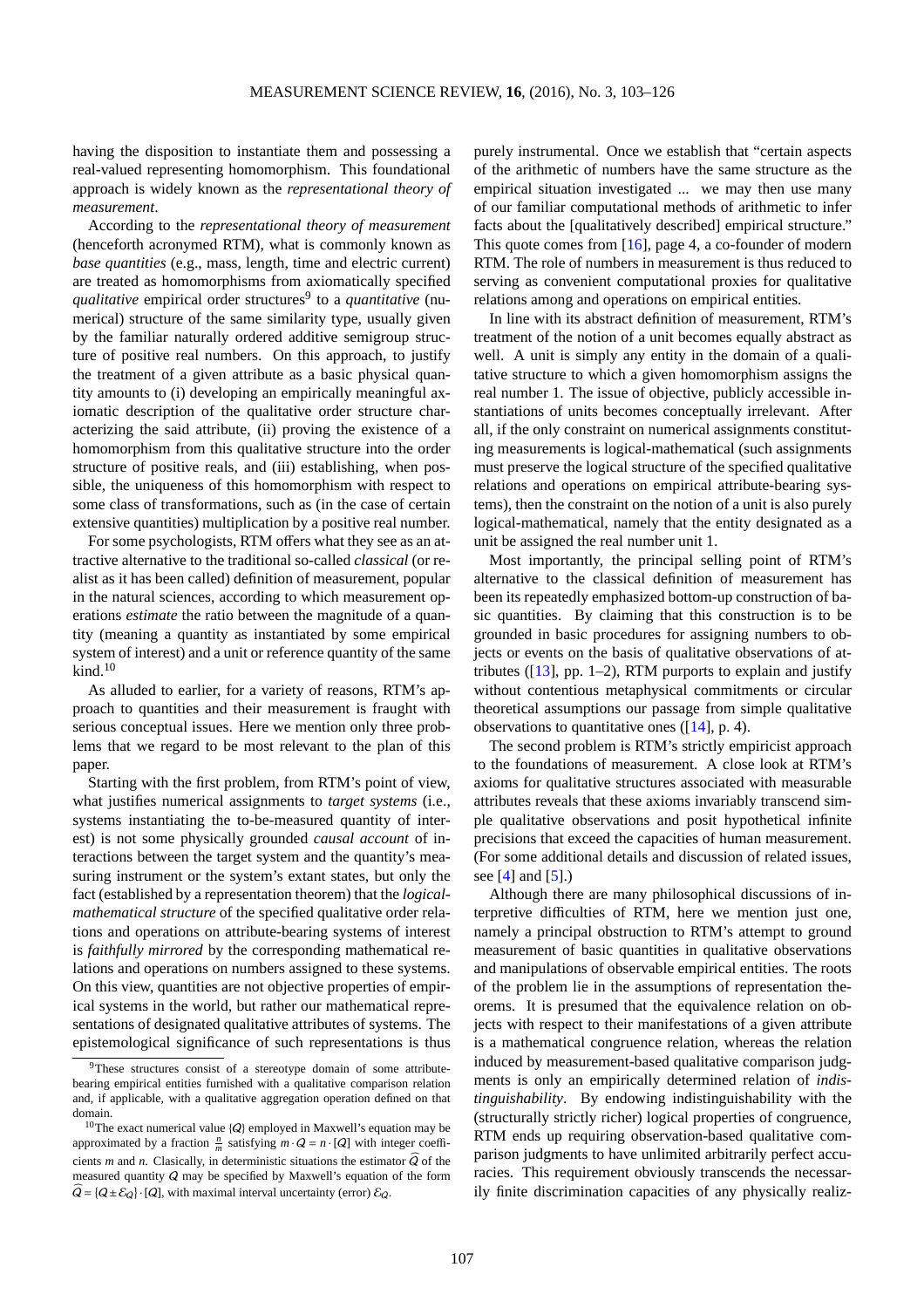able measurement device, let alone of human sensory organs responsible for "simple qualitative observations." As a result, RTM's claim about the empirical significance of its definition of quantities as structure-preserving mappings from qualitative structures into real numbers becomes unpalatable. In view of these highly idealizing assumptions we are left without empirically meaningful interpretations of qualitative structures.

Finally, the third problem concerns RTM's instrumentalist conception of measurement as assignments of numbers to things in the world. This conception comes to grief when combined with RTM's formal treatment of quantities in terms of real-valued homomorphisms. The reason is that almost all real numbers are (in the increasing order of complexity) irrational, transcendental, non-computable, and random. Not only do such numbers embody an infinite amount of information, this information (in the case of the last two kinds) cannot be obtained with finitary information-processing resources even in the limit of infinite time. Yet RTM's representation theorems allow real-valued homomorphisms to take as values arbitrary real numbers, which means that measurement (qua assignment of numbers) requires omniscient measuring agents with unlimited capacities, allowing them to obtain and manipulate infinite amounts of non-computable or random information. Once again, the empirical significance of RTM's homomorphism-based definition of quantities becomes questionable in light of the fact that real-world scientists perform measurements without having superhuman capacities required by RTM.

These three problems point to what we see as a fundamental flaw in RTM. Namely, it conflates the radically different *epistemological* and *ontological* sides of measurement operations. On the ontological side of measurement, our accepted scientific theories tell us which quantitative attributes are possessed by natural systems in the world (e.g., the class of attributes of a rigid steel beam typically includes length, mass, and temperature, to mention just some). And if our accepted theories describe temporal changes in the values of quantities by differential equations over real-valued functions, then the ontological features they impute to the natural world include continuous changes in the amounts of attributes possessed by natural systems. This, in turn, means that, as a rule, the exact values of these attributes are in principle inaccessible to finite measuring agents (e.g., the exact numerical value of the steel beam's length may be a non-computable real number). In short, the ontological claim that some attributes of natural systems in the world are continuous (real- or complex-valued) quantities is a fundamental theoretical postulate of science which can only be confirmed but never completely verified by finite and discrete amounts of information obtainable by human agents.

The epistemological side of measurement, by contrast, is determined by the ways in which measuring agents can obtain information about the values of quantitative attributes possessed by natural systems. The fundamental epistemological fact of measurement is that information obtainable by measuring agents is always finite and discrete, making it in prin-

ciple impossible for them to know the exact values of continuous quantities. In light of this fact, it is paramount for a theory of measurement to provide a formally precise and empirically meaningful account of (i) how the structurally impoverished (finite and discrete) epistemological side of measurement relates to the structurally rich ontology of continuous quantities postulated by and operative in science, and (ii) how this relation allows measuring agents to obtain mathematically tractable and scientifically useful estimates of continuous quantities characterizing the natural systems of interest.

With this distinction in mind, it is now easy to see how RTM conflates the epistemology and the ontology of measurement by forcing both into a single model it calls *qualitative structure.* For example, the binary relation "shorter than" considered in the domain of rigid metal beams is given an epistemological interpretation in terms of qualitative comparison judgments. Yet, in order to capture enough of the much richer ontological structure of quantitative attributes required for their real-valued representation, the stipulated logicalmathematical properties of this relation must transcend the epistemological limits of finite measuring agents. Similarly, the familiar concatenation operation introduced in the domain of rigid metal rods is given an epistemological interpretation in terms of some qualitative manipulations of empirical entities, but the stipulated logical properties of this operation required for real-valued representations (e.g., the algebraic closure property implying arbitrarily many iterations of concatenation) take it beyond the empirically meaningful limits of what can be achieved by finite measuring agents.<sup>[11](#page-5-0)</sup> The cost of RTM's conflation of epistemology and ontology, as we have already noted, is an irreconcilable conflict between empirical interpretability and numerical representability of RTM's qualitative structures.

The upshot of the present discussion is that qualitative measurement structures which support representation theorems are not empirically interpretable (which deprives RTM's representation theorems of their alleged empirical significance), while empirically interpretable qualitative structures do not support representation theorems (which deprives RTM of its principal theoretical achievement).

The preceding discussion of these problems along with the criticisms raised earlier are sufficient, we believe, to convince the reader that RTM is not well connected with our understanding of physical measurement and is too flawed to be a viable alternative to the classical realist approach.

What the current classical approach lacks at present, however, is a mathematically rigorous analysis of the foundational aspects of measurement that upholds the pragmatically and conceptually motivated objections to RTM canvassed earlier,

<span id="page-5-0"></span> $11$ To simplify our analysis, we sidestep a longer list of other obvious requirements. For example, it is tacitly assumed that each metal beam is neither extremely long, hot or heavy, nor too short, cold or of little weight, so that it is physically manipulable within the bounds of normal human abilities. For another example, the process of determining the beam's exact length makes no sense without first establishing its precise left and right spatio-temporally co-localized endpoints.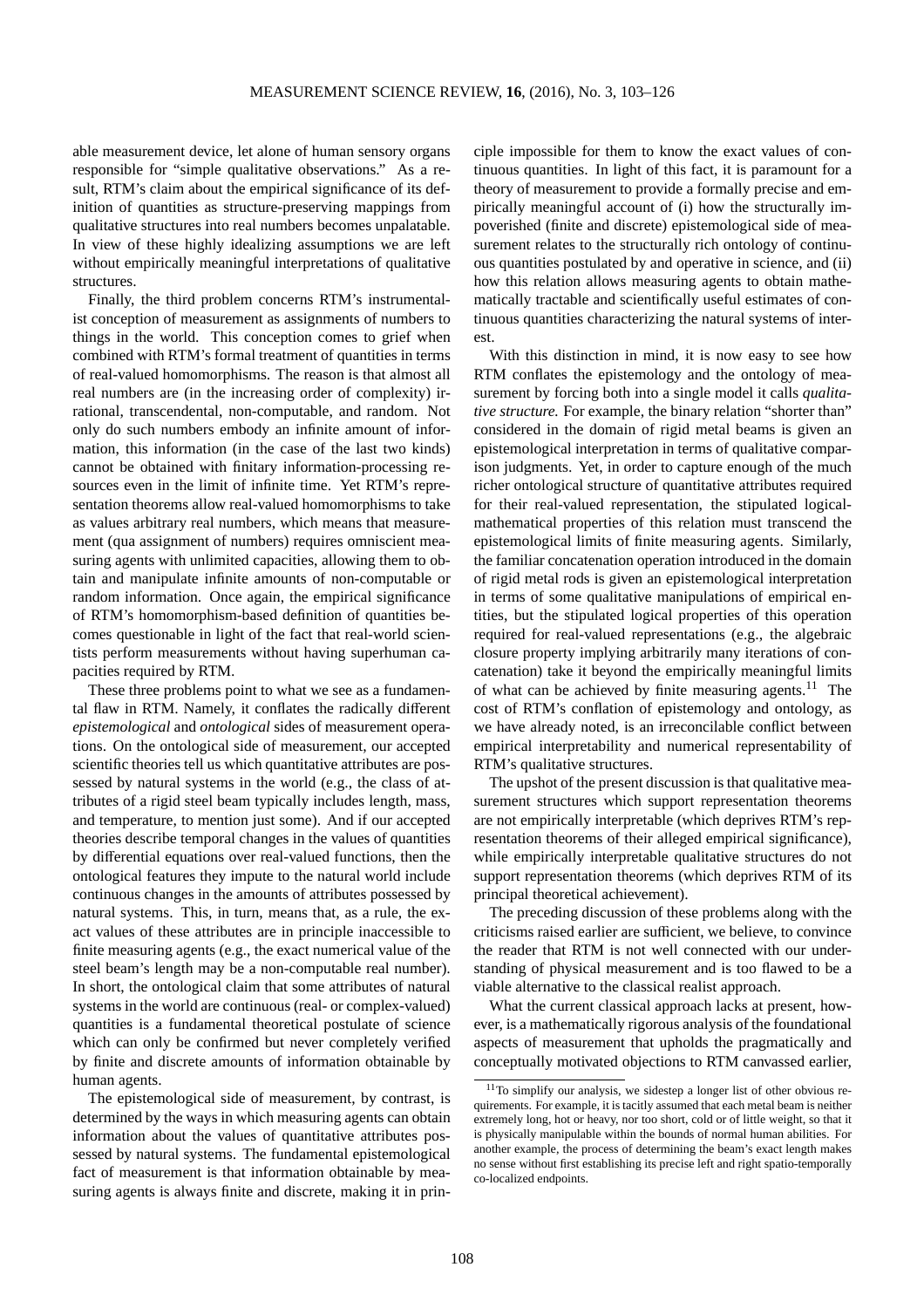and definiteness in serving as an intuitively appealing, practically useful, robust and mathematically attractive framework for quantities and their measurement. In what follows we will present a characterization of quantities that is able to handle both deterministic and probabilistic quantity calculus and quantity measurement.

# 1.3. Towards <sup>a</sup> state-based ontology of unital quantities

Modern treatments of deterministic quantities skirt the issue of truth-conditions for metrological assertions. Based on what we said earlier, it is apparent that RTM replaces the idea of truth conditions with that of a 'qualitative structure.'

To fix ideas, it is useful to have a simple example in mind. Consider the following question: what exactly is it about the flagpole f under consideration (as a material body treated in continuum mechanics) in virtue of which the metrological statement, say, "f is 5.4 meters long" is true? In other words, the question is about something which directly pertains to the flagpole's extant physical mode of being and which serves as the *truth-maker* of statements about its length.[12](#page-6-0)

On the representational approach to quantities, the truthmaking feature of flagpole f is understood in an essentially structuralist way. As mentioned above, what makes the statement "f is 5.4 meters long" true is not something intrinsic to f, but only that (i) f belongs to a certain structured domain of length-bearing bodies (RTM's "qualitative structure"), and (ii) there is a structure-preserving real-valued function on that domain which assigns number 1 to physical bodies designated as "prototypes" for the meter unit of measure, and real number 5.4 to the flagpole f.

We find this account of corroborating the validity of metrological statements to be unsatisfactory even if we set aside RTM's empiricist assumption that the structured domain in question is definable on the basis of simple qualitative manipulations of observable entities. The stipulated structural features of the said domain (required for the representation theorem) prevent us from interpreting its elements even as just actual length-bearing objects (whether observable or not), if only because the actual world does not contain objects produced by arbitrarily iterated compositions of flagpoles, beams, etc., not to mention their arbitrarily iterated compositions with themselves. Also, the relevant relations among actual length-instantiating objects are not immune to the effects of thermal expansion, corrosion, humidity and other real-world factors affecting the actual flagpoles, metal rods, and so forth. Perhaps the elements of this structured domain can be interpreted as possible flagpoles, possible beams, and so on, but even then the above explanation will remain unsatisfactory, due to the needless obscurity of its modal or counterfactual background metaphysics.

Earlier we argued that the traditional realist approach to quantities is to be preferred over RTM, in view of its most hospitable environment for deterministic quantity calculus. But curiously, this framework seems to be not much better off than RTM in regards to truth semantics. It is simple enough to see that the standard classical approach to quantities (discussed in Section 1.1) is axiomatically built and is strictly syntactic in nature. From a semantic standpoint, more needs to be said by the classical theory about exactly how a valid metrological assertion about a quantity of interest is obtained. We shall now enter into the details of how are we to reason about the truth conditions of metrological statements.

With classical continuum mechanics as our background theory, a metaphysically modest alternative to RTM's approach to truth conditions is to accept that (i) physical objects possess a well-defined *state* at any given moment of time, and (ii) there are deterministic causal laws that characterize the temporal evolution of these states. If we have these conditions, then what matters about the flagpole f in the context of predicting and/or measuring its length is that it is in a certain *physical-geometric condition* (that may change over time, e.g., due to thermal expansion).

We can now put our conceptual pieces together. The notion of state has its home in classical systems theory. However, the standard state space modeling practice embraces a far more generous state ontology than required by quantity calculus. On this classical well-established view, at any instant of time a target system's state is assumed to provide a complete description of the system's physical mode of existence. Thus, knowing the system's state implies knowing everything that is necessary to predict the future of that system. We differ from this complete state approach in considering only certain incomplete *quantity-restricted* states that are fully sufficient for serving as truth-makers of metrological claims about the values of the quantity under consideration.<sup>[13](#page-6-1)</sup> Our goal is to provide a state space description of systems that captures everything that is necessary and sufficient for a complete specification of values of the system's quantity of interest.

In the example of length we know that at any moment of time the flagpole f occupies a specific spatial region in the common-sense Newtonian space and time with two spatial endpoints that determine a unique connecting line segment.

<span id="page-6-0"></span> $12$ The fact that certain rigid material bodies are chosen as the preferred referents of our discourse about length does not mean that we turn our back on the underlying quantum mechanical structure of matter. Even though we hold quantum mechanical principles to be fundamental, there are many effective ways of modeling quantities and units in the home language of continuum mechanics and electromagnetism. Thus, setting aside quantum physics considerations is not just a matter of idealization, but an established practice of metrological science we follow. In particular, as seen in [\[10\]](#page-23-10), it is an accepted standard to conform to definitions of quantities, units and related measurement-theoretic concepts common within the traditional frameworks of physical sciences.

<span id="page-6-1"></span><sup>&</sup>lt;sup>13</sup>Such incomplete states are quite common in the natural sciences. For example, in the Lotka-Volterra model of population growth it is customary to specify biological states only in terms of population sizes of predators and preys, even though biological populations are known to be blessed with many other biologically essential attributes. Hidden variable theories of quantum systems are also based on the notion of incomplete states. One might object that the assumption of incomplete states is tantamount to admitting that a complete description exists or perhaps might yet be found. Yes, of course, but notice that in all this it is implicitly assumed that we are considering an entire algebra of quantities (discussed in detail, e.g., in [\[4\]](#page-23-8)) that exhaustively specifies all of the system's properties at a given time. However, when we are not interested in the fullest description of the target system, but only in a particular aspect of it, specified by a quantity of interest, then even incomplete states are sufficient to determine its values.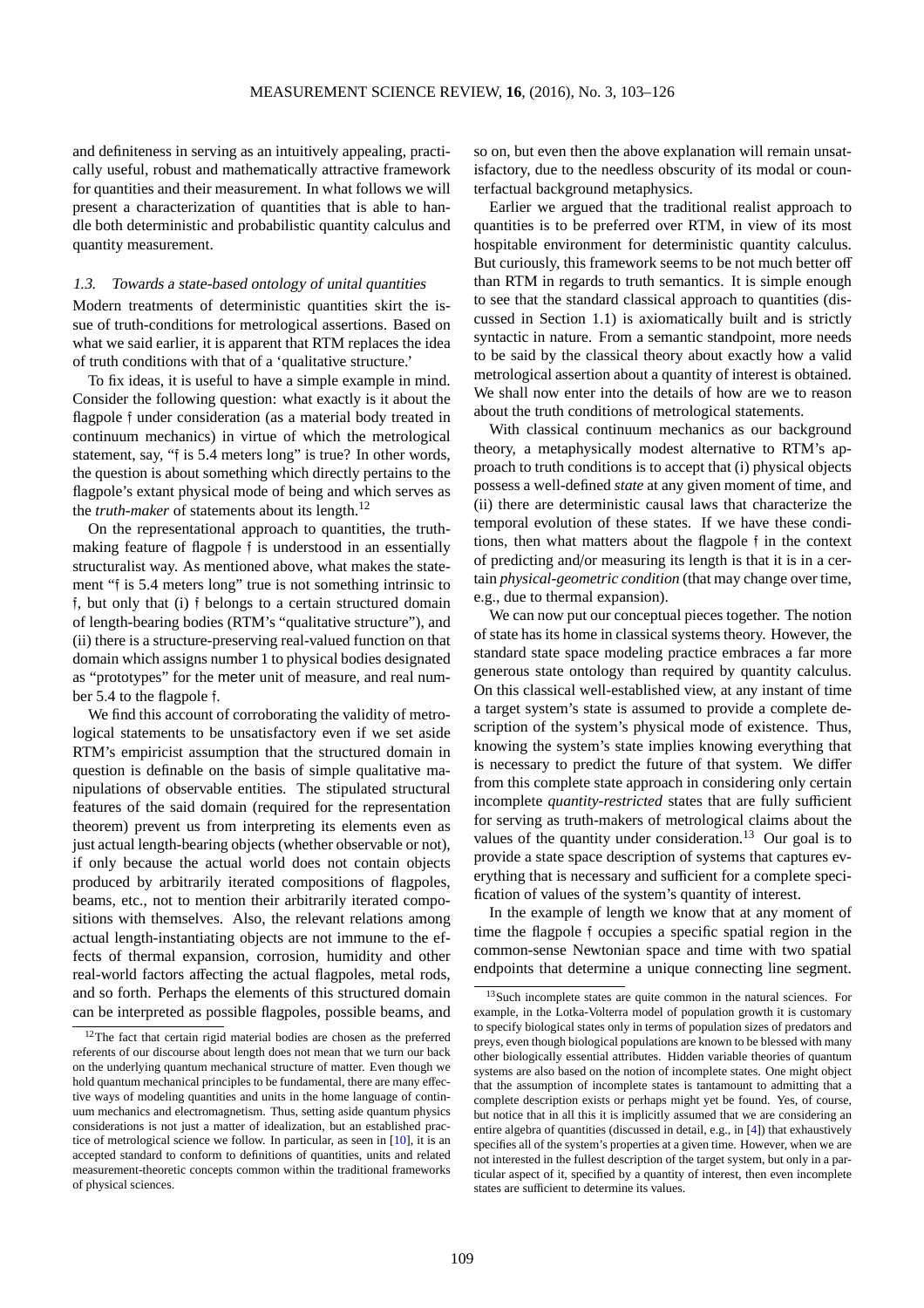And the Euclidean length of this line segment defines the flagpole's length in a chosen unit. Thus, in the case of length quantity applied to the target flagpole we may specify its state space  $\mathcal{S}_f$  by the set of all line segments, modulo spatial congruence. We take it as our fundamental assumption that by instantiating a line segment, this state space links f to a wellunderstood and much studied framework of affine Euclidean geometry. The instantiation relation between length-bearing material bodies (like flagpoles and beams) and line segments allows us to consider also empirical comparison relations between and concatenation operations on certain length-bearing bodies, thought of as instantiating the familiar "shorter than" relation between and the composition operation on the corresponding line segments. For these additional reasons, the flagpole's length-constrained state space of line segments is furnished with a surplus structure of an ordered semigroup  $\langle \mathcal{S}_\dagger, \prec, \mathbf{\pm} \rangle$ , to be discussed in the next section.

To get clear on the connection between quantities and units, it would be good first to have some idea of what quantities and units really are. For a long time it has been clear that it is fruitful to define quantities in terms of real-valued functions on stereotype domains of physical objects or events (see [\[7\]](#page-23-11) for a semiformal and philosophical discussion). Unfortunately, such functions come in a great variety of types: continuous and discrete, deterministic and random, ordinary and structure-preserving, and so on. We know that RTM finds the measurement-theoretic fruitfulness of such functionbased treatments of quantities solely in terms of real-valued homomorphisms between relational structures.

In contrast to RTM, in our framework the abstractly conceived deterministic unital quantities are modeled by positive real-valued *isomorphisms* between a physical-geometric state space and the space of positive real numbers. For instance, a concrete unital length quantity of flagpole f is given by an isomorphism function  $\mathcal{L}_{f}: \mathcal{S}_{f} \longrightarrow \mathbb{R}_{+}$  between the flagpole's state space and positive reals. Why isomorphism? Because, as we will explain at the top of the next section, under isomorphism unital quantities and units encoded by states stand in a mathematical relationship of duality. And, importantly, this in itself turns out to be extremely important in quantity calculus. In a bit more detail, here the idea of duality refers to a one-to-one correspondence between quantities and states of a system under consideration. As we shall see below, the fact that quantities and states can be formulated in terms of a dual relationship is crucial for a formal justification of merging units and quantities into a single notion of a *unital quantity*. We should note that it is dimension-theoretically profitable to view the collection of all unital quantities of a given kind as their quantity *type*. The upshot is that we can provide a formal framework in which the idea of a physical-geometric attribute, e.g. length, is formally accommodated by the *type* of all unital lengths.

Unital quantities have two salient features: (i) there is a one-to-one and onto correspondence between unital quantities and their units, rigorously characterized by states, and (ii) the unit of the unital quantity  $Q$  of interest is uniquely specified by the state  $u = Q^{-1}(1)$  to which the quantity assigns

the unit real number 1, i.e., the identity condition  $Q(u) = 1$ holds. $14$ 

So now we can make the claim about the flagpole's length mathematically explicit and rigorous as follows:

Length(f) =  $\mathcal{L}_{f}(AB_{f})$  = Euclidean distance-in-meters(A, B),

where  $AB_i$  denotes the line segment with endpoints A and B, realized by the flagpole's physical-geometric state and the Euclidean distance in meter measurement unit between them is a positive real number.

Thus, the assertion "f is 5.4 meters long" is true if and only if the following three non-epistemic conditions hold:

- (i) The flagpole's extant physical-geometric state instantiates a unique line segment AB<sub>f</sub> in  $\mathcal{S}_f$ ;
- (ii) The physical-geometric state of a physical body designated as a *prototype meter* instantiates a unique line segment  $s_m$  such that its unitized length  $\mathcal{L}_f$  satisfies the unitizing condition  $\mathcal{L}_{\text{f}}(\mathbf{s}_{\text{m}}) = 1$ , and
- (iii) the unital length unitized by  $s_m$  satisfies the assertion's condition  $\mathcal{L}_{\text{f}}(AB_{\text{f}}) = 5.4$ .

Note that these conditions hold (or fail to hold) regardless of whether f is ever subjected to any kind of measurement. When we do measure the flagpole's particular unital length (in this case length-in-meters), our aim is to estimate the unknown numerical value of this unital length. The crucial point here is that this unknown numerical value is an objective mathematical property of a certain line segment, and the flagpole's physical-geometric state *inherits this mathematical property by instantiating that segment*. We regard this to be the underlying fundamental ontological assumption about the truth-making role of measured systems. Thus, if we estimate the value of f's unital length as, say, lying in the half-open interval [5.35,5.45) of meters, the measurement output gives us information about an objective numerical property inherited by (and therefore characteristic of) f's physical-geometric state.

Because the details of truth conditions are placed where they belong (they are fitted to the investigated unital quantity's theoretical context), as may be expected, the state spaces for different quantities, such as mass and electric current, will be different. For example, combination of multiple quantities instantiated by a complex system leads to a product state space. To avoid certain distracting complications, we cast the definitions of units in terms of (pure) deterministic states. However, we shall later consider also statistical states, encoded by certain probability density functions on the underlying space of pure states.

Let us be clear about how units of length enter into the state space framework. As well-known, since 1983 the meter

<span id="page-7-0"></span><sup>&</sup>lt;sup>14</sup>Note that we are making a sharp distinction between units specified by designated states and carefully prepared physical prototypes or etalons *instantiating* these units, characterized by states. Although in this setting there are continuum many possible units, in practice only a relatively small number is sufficient, usually a decimal multiple or decimal fraction of a designated base unit.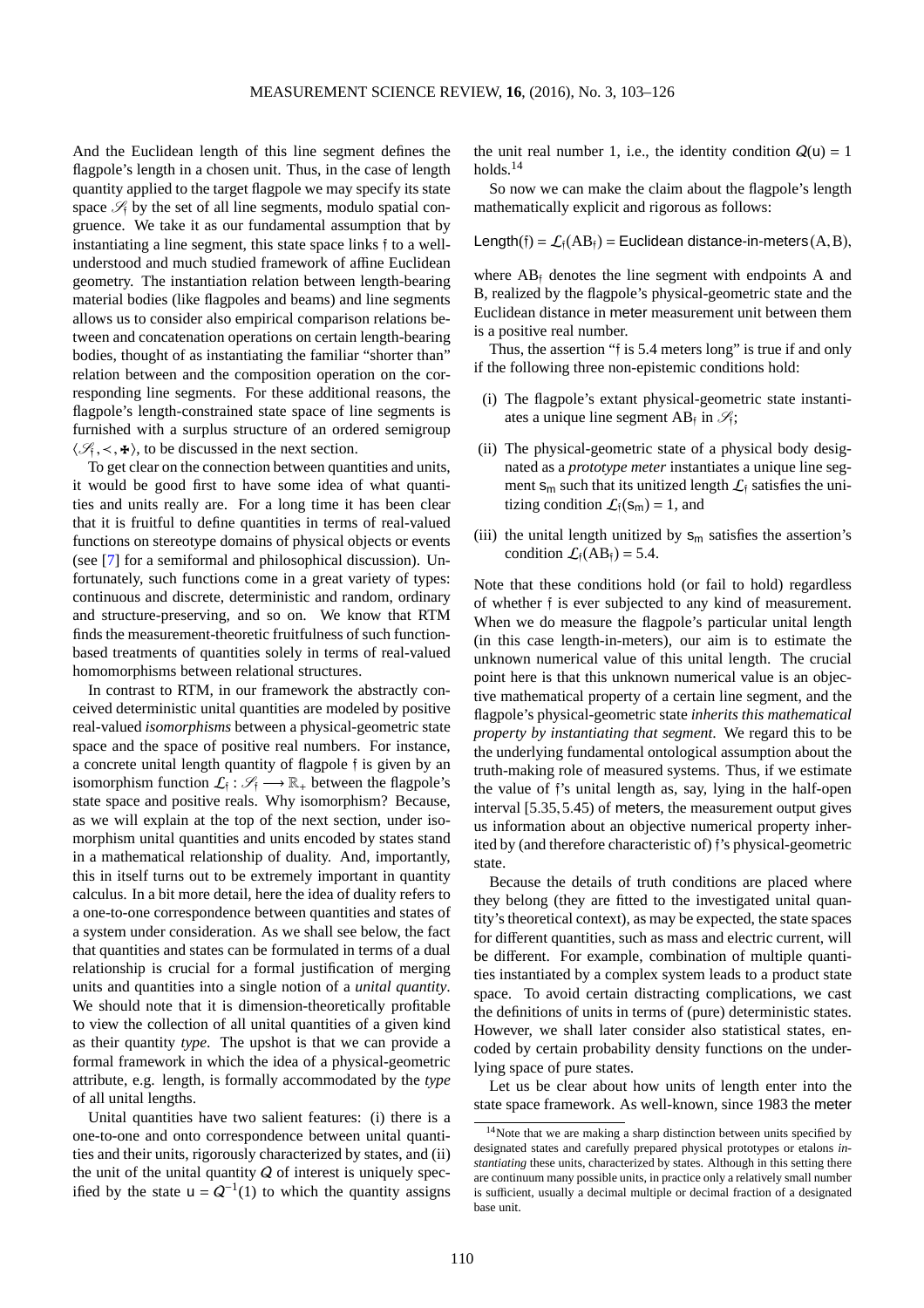unit is defined (as displayed on page 18 in [\[10\]](#page-23-10)) somewhat theoretically in terms of an Euclidean spatial line segment in the following way:

One meter is the length of a straight-line path traveled by light in a vacuum during the time interval of 1 : 299,792,458*th* of a second.

So now because 1 meter is *o*ffi*cially defined as* the length of a designated straight-line segment, we have a good reason for sticking to a line-segment representation of states for length quantities.

To ground our intuitions on how quantity-constrained states work and what makes a unit of measure, consider another simple and very important example of an extensive quantity, namely electric current. To that end, we recall the **SI** definition of the ampere (= amp) base unit of measure for electric current:

One ampere is equal to the constant current which, if maintained in two straight parallel conductors of infinite length, of negligible circular cross-section, and placed 1 meter apart in a vacuum, would produce between these conductors a force equal to  $2 \times 10^{-7}$  Newton per meter of length ([\[10\]](#page-23-10), p. 113).

Before continuing with the introduction of currentconstrained states of powered closed-loop electric circuits, three comments are called for.

First, note that the advocates of RTM would find it impossible to express the foregoing counterfactual definition of the ampere unit in the framework of qualitatively assertible facts, encoded by RTM's empirical structures. Clearly, to deal with "parallel conductors of infinite length" would exceed the capacities of human measurement.

Note also that the definition relies on Ampére's force law of classical electrodynamics that employs the *derived* quantity of force per length unit and it does not take any cues from the ontology of quantum theory, as evidenced by the conductors' characterization of having "negligible circular cross-section." In contrast, metrologists working with the **SI** framework for measurement units find these theory-anchored non-prototypebased definitions to be fundamental in the development of metrological science. But of course, not everyone is pleased by the use of derived quantities (e.g., force) in the definitions of base units.

Second, it is common knowledge that in applications, electric current is realized by a closed-loop electric circuit (powered with a current source, e.g., a battery or generator) that can be set up in many ways, usually schematized (under idealizing assumptions) by a diagram of electrical connections between basic electrical components.

The simplest nontrivial electric circuit consists of an electrical energy source, an energy-consuming load (e.g., a resistor) and a control device (e.g., a switch), all connected serially by conducting wires. The electrical behaviors of circuits are established on the basis of values of currents and voltages in the given circuit. $15$ 

Since in parallel combinations of circuits there are multiple paths by which the electric current can flow, the total amount of current passing through the parallel circuit is equal to the sum of current values in the individual branches of the circuit. Here the upshot is the inherent *ordered additive semigroup structure* of currents in parallel circuits (the voltage drop is the same across each branch of the circuit).

Third and final, suppose we are given a well-powered closed-loop parallel electric circuit c and are interested in the total amount of current that flows through all of its branches. Let the metrological statement about the current's value be " $I(\mathfrak{c}) = 2.5$  amps." Once again, we might ask: what is the truth-maker of this statement? As a related issue, how would one test the validity of this statement? The intuitive answer is: the statement is true provided that there is a specific electrical energy-transporting activity going on in the powered parallel circuit that matches the stated value of amps. So the perplexity is resolved by attributing a certain electrical state directly to the circuit.

We can go down the road of quantum physics and give a rigorous characterization of truth-makers of metrological statements about electric currents in terms of flows of electrically charged particles that can be counted. Concretely, since one ampere is known to be equivalent to one coulomb of charge passing past a point of  $\epsilon$  in one second, meaning the flow of approximately  $\mathbf{i} = 6.24 \times 10^{18}$  electrons per second in a powered circuit, we now have a direct empirical support for the validity of the claim " $\mathcal{I}(c) = 2.5$  amps." Namely, the sentence is true just in case approximately  $2.5 \times i$  electrons pass through a cross section of c's conducting wire per second.

Surprisingly, this recipe for testing the truth value of electrical statements seems to have a major flaw in that it applies only to currents specifiable by the number of free electrons flowing from the positive to the negative terminal of c's power source per second.

In contrast to quantum interpretation, one important lesson we have learned earlier is that we cannot decouple the definition of classical quantities and their units from the theory that uses them in its laws and measurement. In particular, observe that the now-preferred definition of ampere makes no reference at all to the details of moving electric charges of particles. Instead, it is deeply connected with the classical theory of electrodynamics, in which a unitized electric current may take any positive real value whatsoever. So like it or not, we want to fasten on the idea of classical electrodynamics in which electric current is deliberately idealized as a kind of substance that moves continuously through a circuit wire. Upon switching between quantum and classical viewpoints, current can be seen in a perfectly legitimate manner as an instantaneous rate of electrical charge movement, stipulated by the familiar differential equation  $I = \frac{dQ}{dt}$  that conveniently idealizes away the discrete and finitary character of particle charges.

<span id="page-8-0"></span><sup>&</sup>lt;sup>15</sup>For ease of exposition, we are restricting our attention to human-made circuits and put aside the technical nuances of electric currents in electrolytes, sparks, lightnings, solar winds, and currents in the ambience of changing magnetic fields.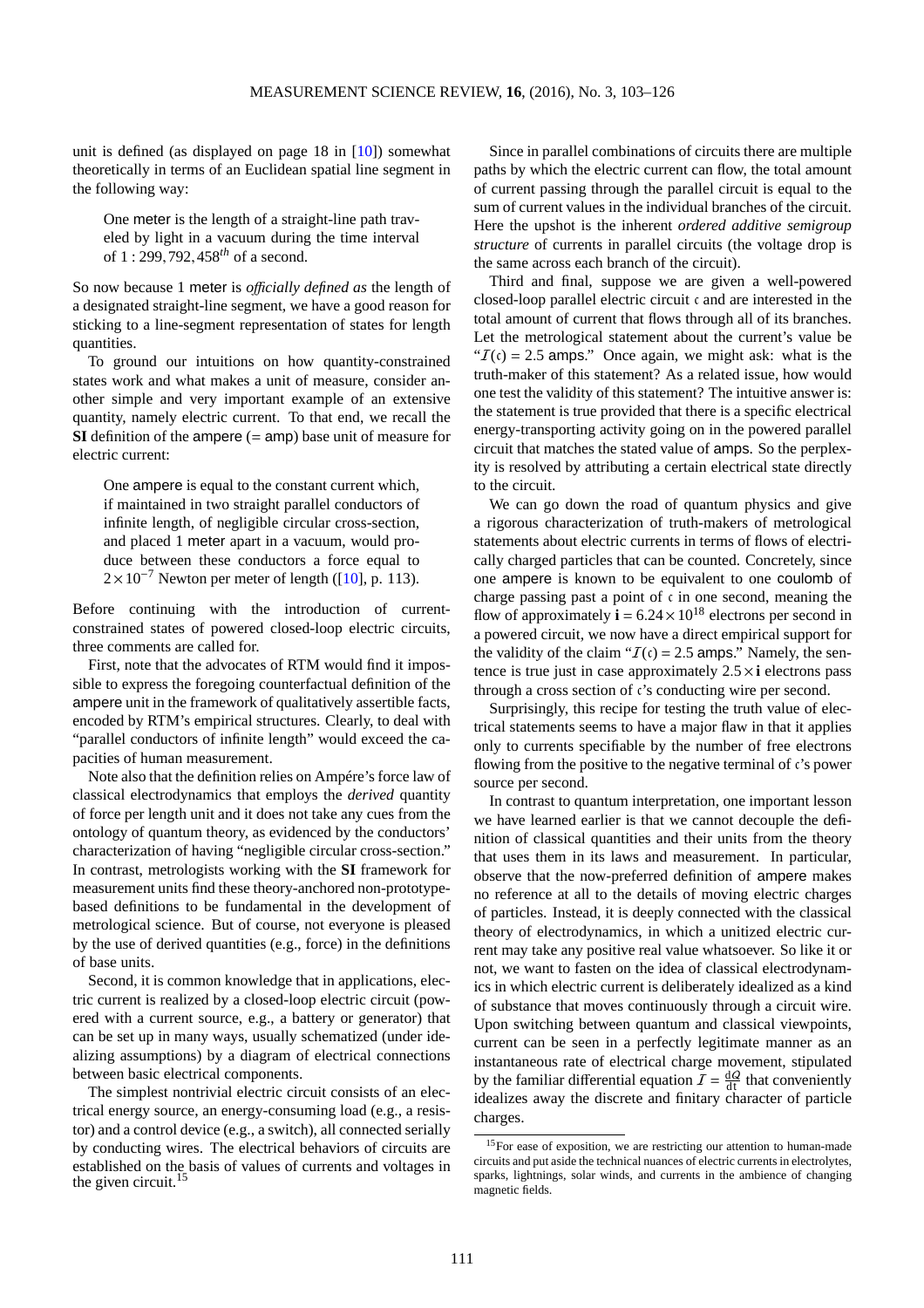So a more promising route is to specify the state space  $\mathcal{I}_c$ of circuit c by the set of all electrical currents, maintained in any two straight parallel conductors, as explicated in the definition of ampere. Depending on the strength of generated forces, the currents may be weaker or stronger and as we mentioned earlier, they compose additively in parallel circuits. Our main point is that, once again, we can use the ordered semigroup of the form  $\langle \mathcal{I}_{\mathfrak{c}}, \prec, \mathbf{+}\rangle$  as a state space structure of the electric circuit c. This structure, in turn, allows to define unital current quantities in terms of isomorphisms of the form  $\mathcal{I}_{\epsilon}: \mathscr{I}_{\epsilon} \longrightarrow \mathbb{R}_{+}$  between the circuit's state space and positive reals. And as we saw earlier, a unital current quantity  $I$  is unitized by the unique electric state  $i_{amp}$  provided that  $I(i_{\text{amp}}) = 1.$ 

In the present deterministic quantity-theoretic framework the assertion "Current-in-amps in circuit  $c = 2.5$ " is true just in case the following three conditions are satisfied:

- (i) The net movement of charged particles in the powered circuit c instantiates a unique electrical state  $i \in \mathcal{I}_c$ ;
- (ii) Motion of charged particles in a "prototype circuit" realizing the conditions of definition of 1 ampere instantiates the designated electrical state iamp such that the circuit's unitized electric current  $I_c$  satisfies the unitizing condition  $\mathcal{I}_{c}(\mathsf{i_{amp}}) = 1$ , and
- (iii) the unital current unitized by  $i_{\text{amp}}$  satisfies the assertion's condition  $\mathcal{I}_c(i) = 2.5$ .

Although for the large part of this introduction we have investigated by way of examples only the respective state space structures of unital length and unital electric current, the proposed approach applies equally well to the other gardenvariety of extensive quantities. To summarize, as we have argued, neither RTM nor the often cited Maxwellian approach solves the problem of units and truth conditions for metrological statements. We have identified two main obstacles that are in the way of handling these issues: (i) missing state space, and (ii) the missing isomorphism condition. It is now time to explain the algebraic requirements for unitized quantities.

## 2. Unital quantity calculus and quantity types

We have just seen that it makes a lot of empirical sense to describe the quantity-restricted states of systems, instantiating a quantity of interest, by the elements of an ordered semigroup. However, to be able to use this algebraic tool kit effectively, we need to model unital quantities as isomorphisms between the ordered semigroups of states and that of positive real numbers. The great power of the dual connection between states and unital quantities shows up in solving the earlier mentioned problems pertaining to the truth conditions of measurement statements and relations between quantities and units.

#### 2.1. States and unital quantity calculus

Among all the algebraic ingredients that go into building a unital quantity calculus, two stand out as especially fundamental: (i) complete ordered semigroups of states, and (ii) semilinear spaces of compatible unital quantities.

Why complete ordered semigroups and not just ordered semigroups? Because in general there is no reason to think that there are any isomorphisms between ordered semigroups and the semigroup of positive real numbers. However, we know from the seminal work of Hölder [\[8\]](#page-23-12) that complete ordered semigroups uphold such isomorphisms. So in our framework a complete ordered semigroup is viewed as a fixed universal conceptual backdrop against which quantity calculus unfolds. Here is the definition:

*Definition 1*: A *complete ordered semigroup*  $\langle \mathfrak{S}, \langle ,+ \rangle$  is a set  $\Im$  equipped with a strict total order relation  $\lt$  and a binary associative operation  $+$  such that the following conditions are satisfied:

- (i) The order structure  $\langle \mathfrak{S}, \langle \rangle$  is a totally ordered set.
- (ii) The algebraic structure  $\langle \mathfrak{S},+\rangle$  is a commutative and cancellative semigroup, i.e., for all  $\mathfrak{a}, \mathfrak{b}$  and  $\mathfrak{c}$  in  $\mathfrak{S}$  we have

and

$$
\mathfrak{a}+\mathfrak{c}=\mathfrak{b}+\mathfrak{c} \implies \mathfrak{a}=\mathfrak{b}.
$$

 $a + b = b + a$ .

(iii) The *monotonicity*

 $a < b \implies a+c < b+c$ 

together with strict *positivity*

$$
\mathfrak{a}<\mathfrak{a}+\mathfrak{b}
$$

and the *solvability*

$$
\mathfrak{a} < \mathfrak{b} \iff \mathfrak{a} + \mathfrak{c} = \mathfrak{b} \text{ for some } \mathfrak{c}
$$

conditions hold for all  $\mathfrak a, \mathfrak b$  and  $\mathfrak c$  in  $\mathfrak S$ .

(iv) Every upper-bounded nonempty subset  $\{\mathfrak{a}_i \mid i \in I\} \subset \mathfrak{S}$  has a *supremum*, denoted  $\bigvee_{i \in I} \mathfrak{a}_i$ , such that for all **b** the following general distributive law

$$
\mathbf{b} + \bigvee_{i \in I} \mathbf{a}_i = \bigvee_{i \in I} (\mathbf{b} + \mathbf{a}_i)
$$

holds.

Complete ordered semigroups come with a natural order topology. A subbase of this topology consists of all subsets of the form  $\{b | b < a\}$  or  $\{b | a < b\}$  for some  $a$ . Based on topology, these semigroups can also be viewed as Borel measurable spaces, required for a precise definition of random unital quantities and their probability density functions.

The next thing we must do is specify what counts as an effective mapping between pairs of complete ordered semigroups. As we know, in representational measurement theory of particular importance are certain embedding maps from ordered semigroups to the real line. In more detail, the following notion is deliberately fit for measurement applications.

If  $\langle \mathfrak{S}, \langle ,+\rangle$  and  $\langle \mathfrak{S}', \langle ,+\rangle$  are complete ordered semigroups, a mapping  $\mathcal{F}: \mathfrak{S} \longrightarrow \mathfrak{S}'$  is called a *complete ordered semigroup embedding* when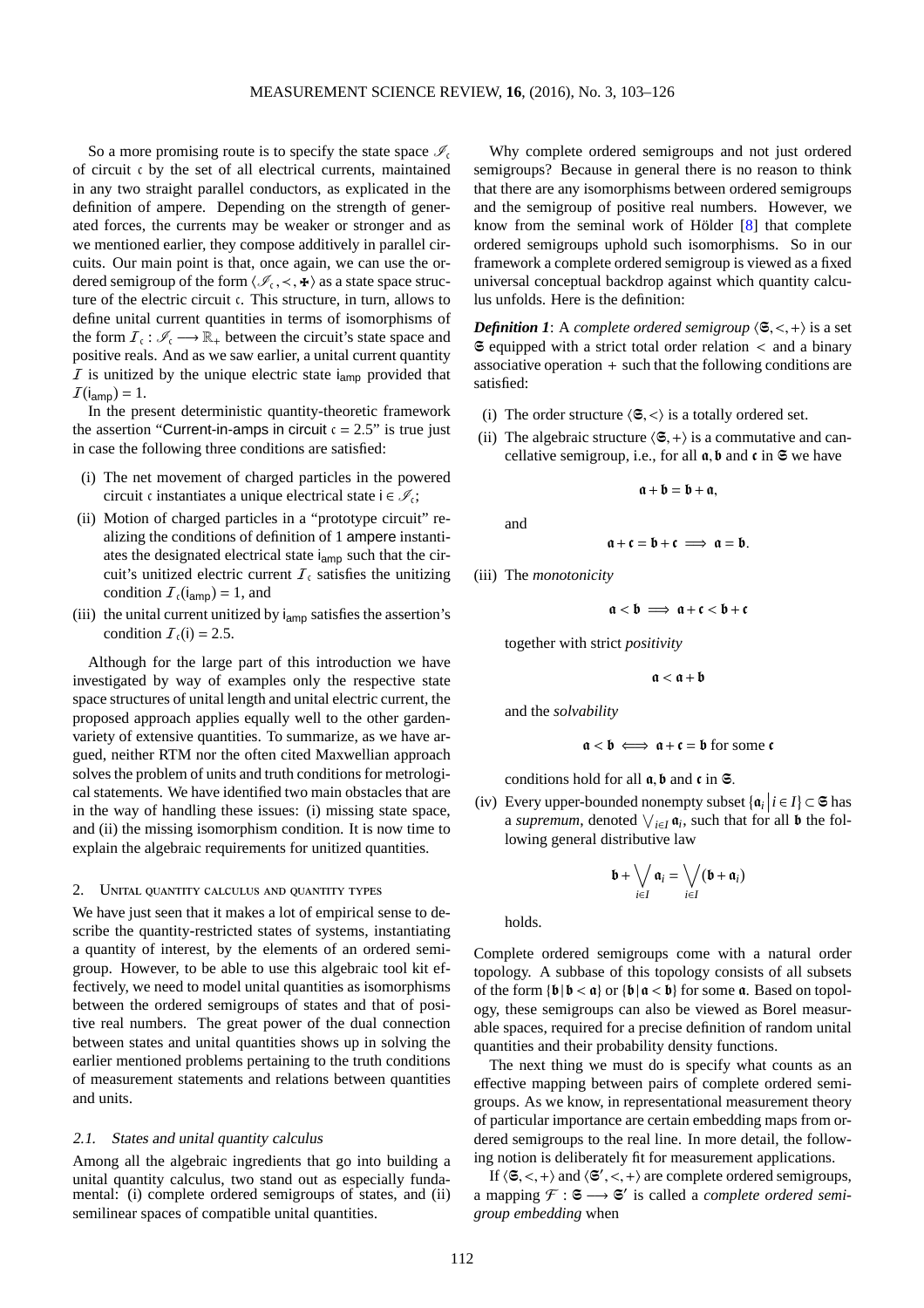(i)  $\mathfrak{a} < \mathfrak{b} \Longleftrightarrow \mathcal{F}(\mathfrak{a}) < \mathcal{F}(\mathfrak{b}),$ 

(ii) 
$$
\mathcal{F}(\mathfrak{a} + \mathfrak{b}) = \mathcal{F}(\mathfrak{a}) + \mathcal{F}(\mathfrak{b})
$$
, and

(iii) 
$$
\mathcal{F}(\bigvee_{i\in I}\mathfrak{a}_i)=\bigvee_{i\in I}\mathcal{F}(\mathfrak{a}_i).
$$

hold for all  $a, b$  and  $a_i$  in  $\mathfrak{S}$ . If in addition to the embedding property,  $\mathcal F$  maps  $\mathfrak S$  *onto*  $\mathfrak S'$ , then we say that the two complete ordered semigroups are *isomorphic* and write  $S \cong S'$ . Reasoning along these lines will convince the reader that unital quantities are best thought of as isomorphisms between a complete ordered semigroup of states of a given kind and the complete ordered semigroup of positive reals.

Of special interest is the relationship between two unital quantities of the same kind. In complete analogy with geometric coordinate changes, *conversion* of a given unital quantity Q into another unital quantity is achieved by composing Q with a suitable similarity automorphism  $1_{\alpha}$ , as shown in the commutative diagram



in which we have the equality  $\alpha \cdot Q = 1_\alpha \circ Q$ . We hasten to add that for any conversion coefficient  $\alpha > 0$  the map  $1_{\alpha}$  is a complete ordered semigroup isomorphism (in this case an automorphism), defined by  $[1_{\alpha}](1) =_{df} \alpha$  and  $[1_{\alpha}](\beta) =_{df} \alpha \cdot \beta$ for all  $\beta > 0$ . Thus, all unital quantities are of the form  $\alpha \cdot Q$ , where  $Q: \mathscr{Q} \longrightarrow \mathbb{R}_+$  is a designated *reference* unital quantity and  $\alpha > 0$  is a *conversion* coefficient in  $\mathbb{R}_+$ . It is an elementary exercise to show that the automorphism group  $Aut((\mathbb{R}_+, \langle , + \rangle))$ of conversion coefficients (automorphisms) is isomorphic to the ordered multiplicative group of strictly positive reals.

In a dual manner, we can also consider *dynamical* automorphisms of the form

$$
\langle \mathcal{Q}, \prec, \mathbf{H} \rangle \xrightarrow{F} \langle \mathcal{Q}, \prec, \mathbf{H} \rangle
$$

that transform given states to new states (i.e., given measurement units to new units). For example, the physicalgeometric state of the flagpole under consideration smoothly changes with smooth (heating or cooling) variations of the ambient temperature. This brings out an important one-toone quantity-state duality relationship for any pair  $Q, Q'$ :  $\mathscr{Q} \longrightarrow \mathbb{R}_+$  of unital quantities: the conversion automorphism  $Q' \circ Q^{-1} : \mathbb{R}_+ \longrightarrow \mathbb{R}_+$  is in a one-to-one correspondence with the state change automorphism  $Q^{-1} \circ Q' : \mathcal{Q} \longrightarrow \mathcal{Q}$  that can be thought of as a typical example of *F*.

At this stage we slip in a remark about the length of two juxtaposed, i.e., *concatenated* flagpoles, symbolized  $\mathfrak{f} + \mathfrak{f}'$ . Since each flapole comes with its own complete ordered semigroup of physical-geometric states encoded by line segments, in the simplest situation of two juxtaposed flagpoles their states are represented by the product space  $\mathcal{S}_{\hat{I}+i'} =_{df} \mathcal{S}_{\hat{I}} \times \mathcal{S}_{\hat{I}'}$  of identical factor state spaces and the product  $\mathcal{L}_{\hat{I}} \times \mathcal{L}_{\hat{I}'}$  of constituent unital quantities. These quantities are transformed into their addition using the addition operation on reals. Concretely, as shown in the commutative diagram



the total unital length is given by the additive *composite*  $Q_{\hat{i}+\hat{i}'}(s+s') =_{df} \mathcal{L}_{\hat{i}}(s) + \mathcal{L}_{\hat{i}'}(s')$  for all states s and s' instantiated by the respective flagpoles f and f ′ . This algebraic apparatus immediately generalizes to other finitely many juxtaposed flagpoles, and in fact to any finite collection of lengthbearing physical objects.

It is noteworthy that the foregoing product construction works equally well also for *parallel* combinations of electric circuits in which currents are known to behave additively:  $\mathcal{I}_{\text{cl}}|_{\mathfrak{c}'} = \mathcal{I}_{\text{c}} + \mathcal{I}_{\text{c'}}$ . Actually, the above product state space method is very general; it works for all kinds of unital quantities. For example, the *unital area* of a rectangle instantiated, say, by a hallway b of interest, is determined by the product of the unital lengths of its sides:  $\mathcal{A}_{\mathfrak{h}}(s, s') = \mathcal{L}_1(s) \cdot \mathcal{L}_2(s')$ . We can express this derived geometric quantity by the commutative diagram



in which the space  $\mathcal{R}_{h}$  encodes the possible physicalgeometric states of the hallway h.

Finally, here is a very important example of a *temporally varying* unital length quantity  $\mathcal{L}_{tr}(t)$  :  $\mathcal{S}_{tr} \longrightarrow \mathbb{R}_+$ , instantiated by the variable height of, for example, a large growing tree tr, considered at time instant t. As might have already become clear, the state space  $\mathcal{S}_{tr}$  plays two essential roles: (i) a *synchronic* role in the quantity-constrained specification of the system's mode of being at a particular time, sufficient for the determination of the target system's quantity values of interest, and (ii) a *diachronic* role in modeling the temporal evolution of the tree's stages of growth.

To model the tree's temporal dynamics of states, we will need a totally ordered space  $\langle T, 0, \langle \rangle$  of positive time instants, starting with the initial moment of time 0, and a dynamical map  $\mathcal{D}_t : \mathcal{S}_{tr} \longrightarrow \mathcal{S}_{tr}$  with  $t \in T$  that completely characterizes the deterministic change of the tree's height. Suppose the tree's state (i.e., its instantiating height, encoded by a particular line segment)  $s_t$  at time t is specified by the dynamical law  $s_t = \mathcal{D}_t(s_0)$ , where  $s_0$  captures the state considered at time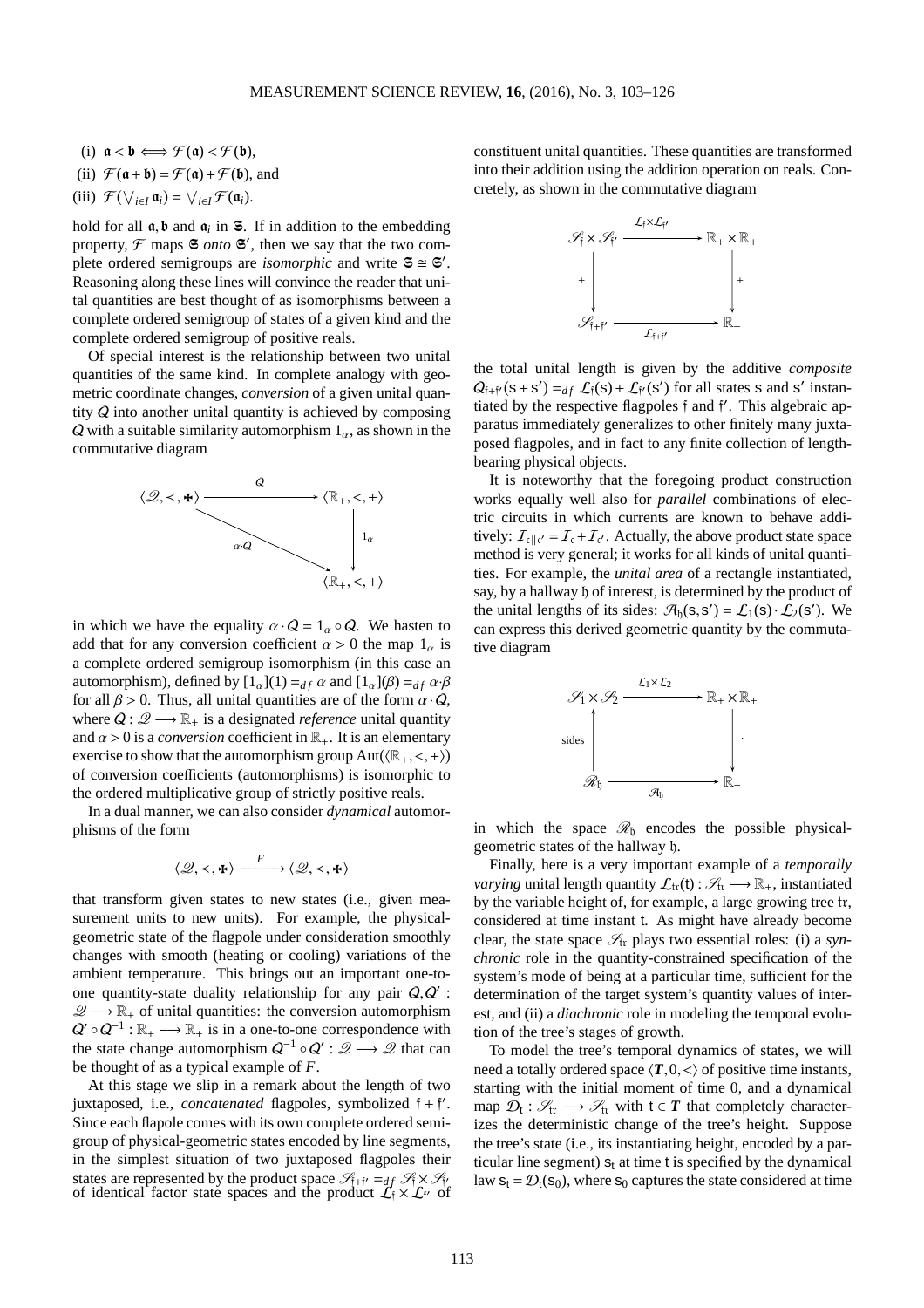zero, for instance, at the time when the tree was planted. Under temporal precedence  $t < t'$  we can see that the following condition holds:

$$
\mathcal{L}_{tr}(s_{t'} \dot{-} s_t) = \mathcal{L}_{tr}(s_{t'}) \dot{-} \mathcal{L}_{tr}(s_t)
$$

where the subtraction operations meet all the conditions of meaningfulness. Upon defining  $\mathcal{L}_{tr}(t) =_{df} \mathcal{L}_{tr} \circ \mathcal{D}_t$ , so that the equality  $[\mathcal{L}_{tr}(t)](s) = \mathcal{L}_{tr}(s_t)$  holds, we make the idea of a time-dependent unital height fully precise by the commutative diagram



In the simplest case of linear deterministic growth we can set

$$
\mathcal{L}_{\text{tr}}(s_{t'} \doteq s_t) = \alpha \cdot (t' \doteq t),
$$

where the measurement unit of the coefficient of growth  $\alpha$ must be fitted to the equation's context, i.e., it must be an appropriate length unit over a time unit.

This approach to variable unital quantities is completely general. For example, a similar formula applies also to a unital resistance quantity that varies with temperature. And it should also be noted that in view of the underlying complete ordered semigroup framework it is possible to define the temporal (and spatial) derivatives  $\frac{dQ}{dt}$  of unital quantities, needed in formulating differential equations. For the present, we defer consideration of derived unital quantities, even though these are by far the most important in applications<sup>[16](#page-11-0)</sup>

#### 2.2. Semilinear spaces of unital base quantities

The puzzling question of the continuum variety of unital quantities of a given kind, having the form of a complete ordered semigroup isomorphism  $Q: \mathscr{Q} \longrightarrow \mathbb{R}_+$  between the target system's quantity-constrained state space and the space of positive reals, may now be answered geometrically by representing quantities in terms of positive half-lines (rays), drawn from the Cartesian origin of the right quadrant, as displayed in Figure 1.

The Cartesian positive half-line bundle in Figure 1 illustrates all unital quantities relative to an arbitrarily chosen reference quantity Q (represented by the positive half-diagonal) with its unit encoded by the unique state  $q_u$  satisfying  $Q(q_u)$  = 1. Similarly, there is the unitizing state  $q'$  for  $Q'$  obeying the unitizing condition  $Q'(q') = 1$  and the unitizing state  $q''$  for  $Q''$  fulfilling the requirement  $Q''(q'') = 1$ .



Fig. 1. Geometric depiction of the bundle of unital quantities of a given kind, relative to a reference quantity Q.

Now, because according to the unit-conversion formula  $Q' = \alpha \cdot Q$  any unital quantity  $Q'$  is uniquely determined by a designated or preferred *base* quantity Q, we can treat units in a *dual manner* by keeping the unitizing state implicit, fixed and *secondary*. For instance, in the case of length let the fixed state be  $q_m$  for "1 meter" (e.g., realized by the platinumiridium etalon). And instead of state-based reasoning, regard Q as the *base* unital quantity that uniquely specifies all the other quantities of the same kind by the unit-change conversion

$$
Q'=\frac{Q'}{Q}\cdot Q.
$$

Here we have chosen a special "torsor-theoretic" notation  $\frac{Q'}{Q}$ for the dimensionless *conversion factor*  $\alpha$  (from  $Q'$  to  $Q$ ) in  $\mathbb{R}_+$  that makes all base-change calculations remarkably efficient.[17](#page-11-1)

The following sequential base-change condition

$$
[Q'' = \frac{Q''}{Q'} \cdot Q' \& Q' = \frac{Q'}{Q} \cdot Q \Rightarrow Q'' = \frac{Q''}{Q} \cdot Q
$$

quantity  $Q'$  and  $Q'$  to  $Q$ , then we can certainly convert  $Q''$  to  $Q$  via the mediating quantity  $Q'$ .

Obviously, we also have the equality

$$
\frac{Q_1}{Q_2} = \frac{\frac{Q_1}{Q}}{\frac{Q_2}{Q}}
$$

that allows to treat ratios of quantities without any reference to a chosen "unit" quantity.

<span id="page-11-0"></span><sup>&</sup>lt;sup>16</sup>The notion of time quantity requires more attention; it will be discussed in detail in the last part of this section.

<span id="page-11-1"></span><sup>&</sup>lt;sup>17</sup>As we have seen, in Maxwell's framework the notion of unit is introduced in a dual (implicit) fashion in terms of the ratio  $\frac{Q}{Q}$  of any quantity  $Q$  of interest to a frozen *reference* quantity  $Q_u$  of the same kind, so that  $Q = \frac{Q}{Q_u} \cdot Q_u$  holds. By way of concrete illustration, if  $\mathcal{L}$  is a *fixed* unital length quantity, then we may think of the ratio  $\frac{\mathcal{L}'}{\mathcal{L}}$  as the "magnitude" in  $\mathbb{R}_+$ of the length quantity  $\mathcal{L}'$  under consideration with respect to the "unit quantity"  $\mathcal{L}$ . In the Euclidean tradition of classical measurement, the empiricist ontology of real numbers is founded on the bedrock of ratios of quantities.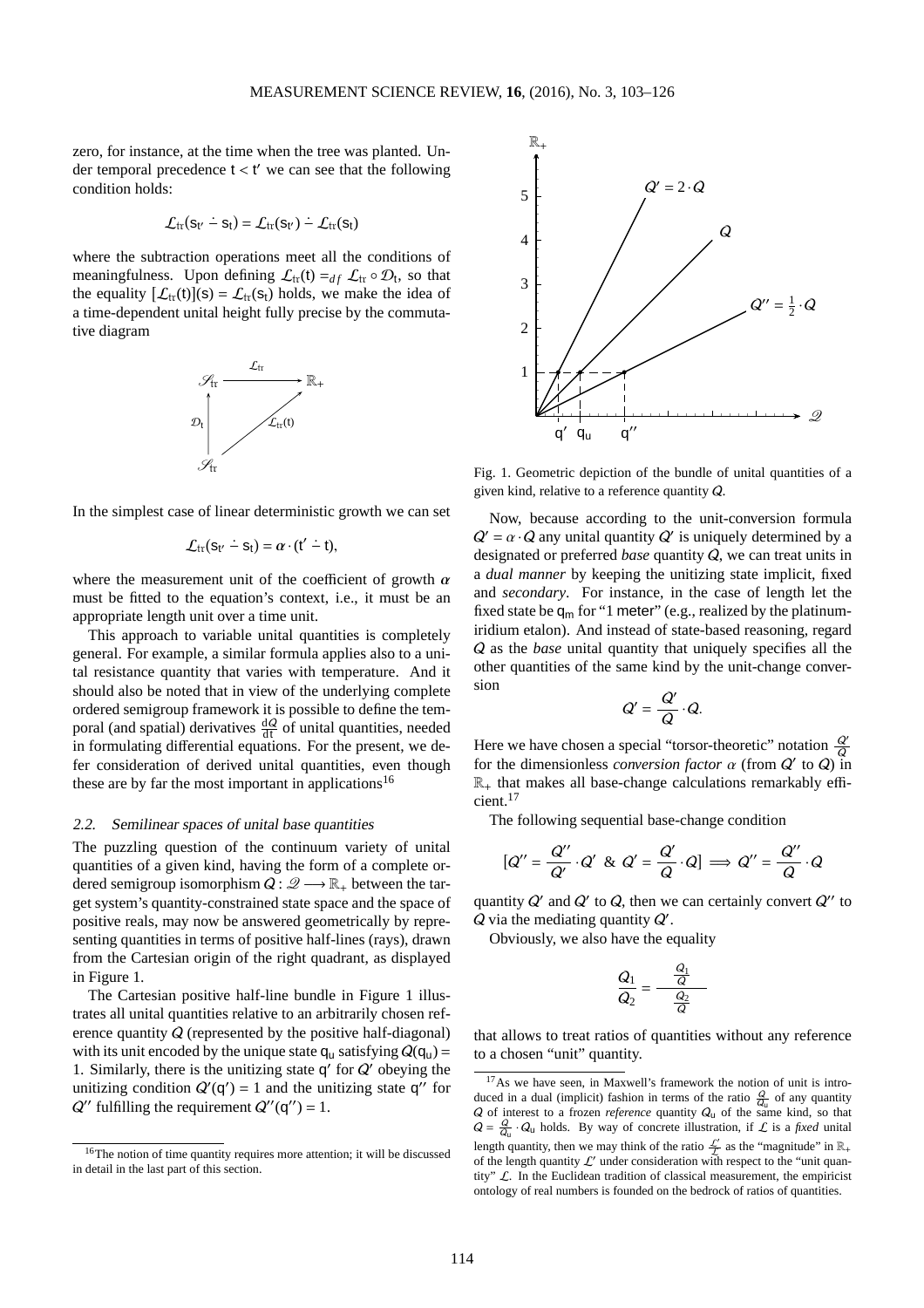Referring again to Figure 1, note that if we switch from unital quantity Q to quantity  $Q' = 2 \cdot Q$  that is twice as large, then the measurement results get divided by 2, since  $Q(q)$  =  $\frac{1}{2} \cdot Q'(\mathsf{q})$  for all states  $\mathsf{q} \in \mathcal{Q}$ . So in this way the yard-unitized, inch-unitized and all the other length-unitized quantities can be uniquely converted into the primary meter-unitized quantity  $\mathcal{L}$ , and of course conversely, because theoretically any unital quantity can serve as a base.

Conversion factors give us an idea of how to proceed with setting up the algebraic structure of unital quantity calculus for quantities of a given kind. We already know that unital quantities possess a natural total order structure, defined by

$$
Q < Q' \iff 1 < \frac{Q'}{Q},
$$

satisfying the monotonicity condition  $Q < Q' \implies Q + Q'' <$  $Q' + Q''$ . Although it is simple to regard the set of all unital quantities of the same kind as an ordered semigroup with the customary *addition* operation  $Q' + Q''$  defined pointwise by

$$
[Q' + Q''](q) =_{df} Q'(q) + Q''(q)
$$

for all states q in  $\mathcal Q$  or better yet, by recalling the definition from Section 1.1, from our point of view it is only natural to work in a significantly more powerful framework of strict (meaning without zero) *one-dimensional semilinear spaces* of unital quantities over the semifield  $\langle \mathbb{R}_+, +, \cdot, 1 \rangle$  of strictly positive reals. Semilinear spaces are perfect analogs of vector spaces over the field of real numbers, except that the real scalar coefficients are restricted to *positive* real numbers. Therefore, from a formal standpoint, a semilinear space is just a variant of a positive cone in a vector space over reals.

We now turn our attention to the *semilinear space* (i.e., a strictly positive cone) of unital quantities of a given kind. Here the leading idea is that in order to study unital quantities of a certain kind, it is profitable to look at the *space* of all such quantities and tap into the wealthy technical resources of linear algebra – tensor product and quotient constructions in particular. Formally, we then have the following definition:

*Definition 2* A *semilinear space* is a set Q (whose elements are called quantities) with two operations:

- 1. *addition* which assigns to each pair of quantities Q, Q' their sum  $Q + Q'$ , and
- 2. *scalar multiplication* which assigns to quantity Q and each positive real number  $\alpha$  the quantity  $\alpha \cdot Q$ .

These operations satisfy the following conditions:

- (i)  $Q + Q' = Q' + Q$ .
- (ii)  $(Q+Q')+Q''=Q+(Q'+Q'').$
- (iii)  $\alpha \cdot (Q + Q') = \alpha \cdot Q + \alpha \cdot Q'$ .
- (iv)  $(\alpha + \beta) \cdot Q = \alpha \cdot Q + \beta \cdot Q$ .
- (v)  $\alpha \cdot (\beta \cdot Q) = (\alpha \cdot \beta) \cdot Q$ .
- (vi)  $Q' + Q = Q'' + Q \implies Q' = Q''.$
- (vii)  $1 \cdot Q = Q$ .

Because unital quantities of a given kind form a *onedimensional semilinear space*, they also satisfy the following *transitivity* property: For all  $Q$  and  $Q'$  there exists an  $\alpha > 0$ such that

 $Q' = \alpha \cdot Q$ 

together with the *freeness* property

$$
\alpha \cdot Q = Q \implies \alpha = 1.
$$

Since  $\alpha$  in the transitivity condition is unique, it is convenient to symbolize it as a ratio (division)  $\frac{Q'}{Q} =_{df} \alpha$ .

In the case of length, the transitivity property says that the *orbit* of any unital length under the action of the semifield  $\mathbb{R}_+$ of positive reals is the whole semilinear space  $\mathsf{L}$  and of course this one-dimensional space has no naturally distinguished elements. Any element  $\mathcal L$  automatically generates the entire space L. In other words, the experimenter is free to move from any unital quantity whatsoever to any other unital quantity by simply considering the action of the semiring  $\mathbb{R}_+$  of positive reals on L. Freeness means that precisely one action of  $\mathbb{R}_+$  will move a given unital length to another designated unital length.<sup>[18](#page-12-0)</sup>

Remember that the space  $Q$  of unital quantities is linearly ordered. Some definitions of semilinear spaces include the default *zero* length quantity. Unfortunately, algebraic definitions often make too many concessions to the wellestablished linear algebra framework. In particular, it is possible to embed  $\bf{Q}$  into a one-dimensional vector space over the real field R. Here two things are worth noticing: (i) the classical vector space approach provides more structure than necessary in the sense that it includes too many empirically uninterpreted notions, such as negative length or negative mass, and (ii) any semilinear space  $\boldsymbol{K}$  is naturally embeddable into its smallest **K**-oriented linear space  $\overline{K}$  over the field of reals.

Recall again that unital quantities are complete ordered semigroup isomorphisms of the form  $Q: \mathscr{Q} \longrightarrow \mathbb{R}_+$ , illustrated by positive half-lines in Figure 1, and equipped with the earlier-defined *addition* and *external scalar multiplication*  $\cdot : \mathbb{R}_+ \times \mathbf{Q} \longrightarrow \mathbf{Q}$ , specified pointwise by  $[\alpha \cdot Q](q) = \alpha \cdot Q(q)$ for all states q and positive reals  $\alpha$  in  $\mathbb{R}_+$ .<sup>[19](#page-12-1)</sup> The scalar action  $\cdot : \mathbb{R}_+ \times \mathbb{Q} \longrightarrow \mathbb{Q}$  of the semiring  $\langle \mathbb{R}_+, +, \cdot, 1 \rangle$  of reals on  $\mathbb{Q}$  represents all possible unit changes. To say that a unital quantity Q of a given kind is equipped with a particular *unit of measure* simply means that it is a member of Q. For this reason it is helpful to think of Q as a dimension-theoretic encoding of the *kind* or *quantity type* of Q. In dimensional algebra, onedimensional semilinear spaces  $\bf{Q}$  of unital quantities (e.g., for

<span id="page-12-0"></span><sup>&</sup>lt;sup>18</sup>An alternative formulation of the freeness property is  $\alpha \cdot \mathcal{L} = \alpha' \cdot \mathcal{L} \implies$  $\alpha = \alpha'$ . A closely related treatment of the structure of **L** relies on the language of torsors or semiaffine spaces over the semiring  $\mathbb{R}_+$  of positive reals, but in this paper we do not need to consider these.

<span id="page-12-1"></span><sup>&</sup>lt;sup>19</sup>The semilinear space  $\bf{Q}$  is also a metric space under the distance function  $d(Q', Q'') =_{df} |\frac{Q'}{Q} - \frac{Q''}{Q}|$ . It is trivial to check that the distance function does not depend on the choice of  $Q$ . Thus, if needed, we can also think of  $Q$  as a topological and hence a Borel measurable semilinear space. Alternatively, the order topology on Q is given by the subbasis family of subsets of the form  $|Q|Q < Q'$ } and  $|Q|Q'' < Q$ } for all Q' and Q''.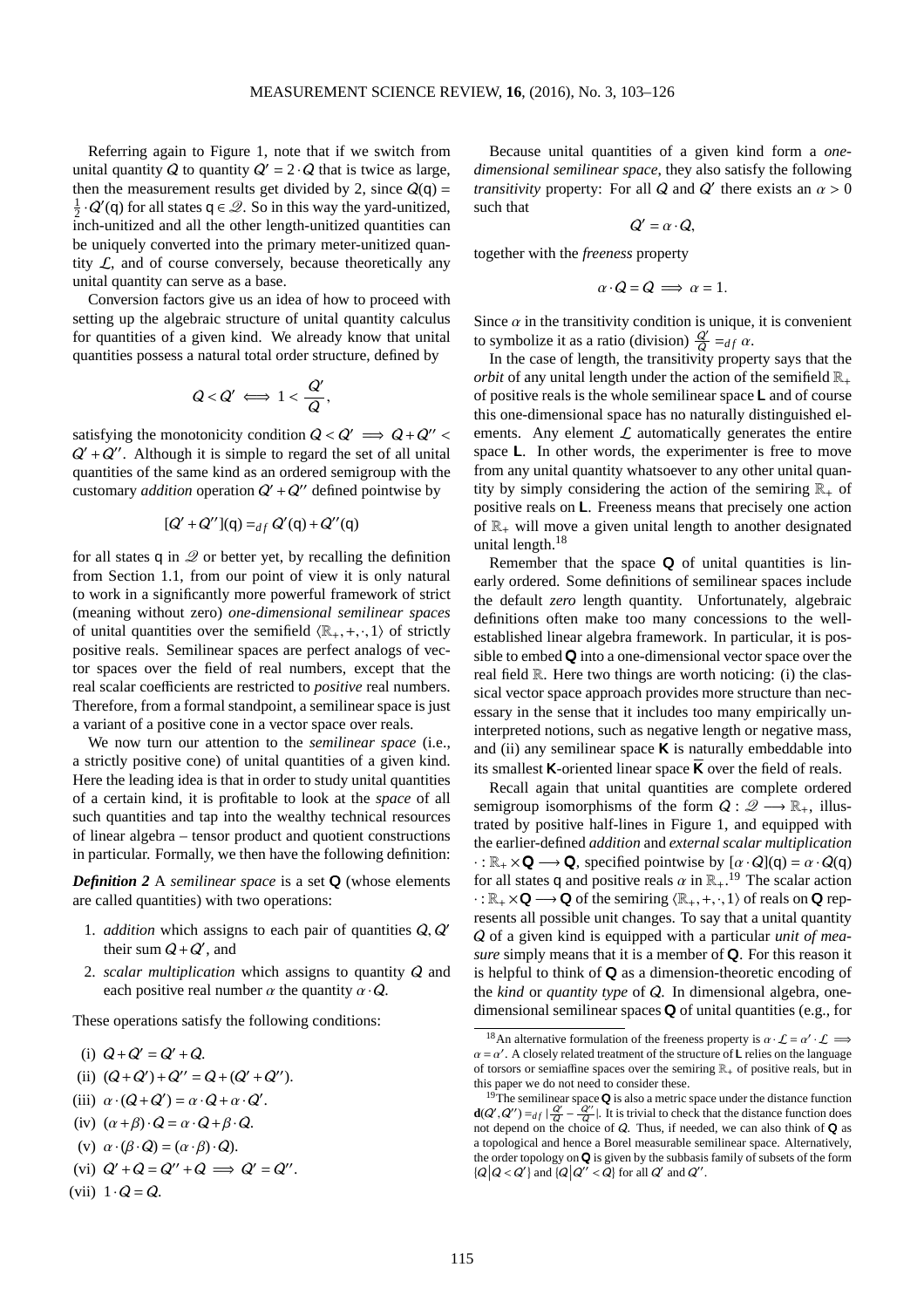length, time, mass and electric charge) are introduced from the start as basic higher-level (type-theoretic) undefined notions.

Physical theories are known to be based on a wide range of basic and derived quantity types, and operations thereon, even though they are usually formulated in measurement unitindependent ways. Keep in mind that intuitively the semilinear space L of unital length quantities can be viewed as the set of families of denominated (unitized) positive real numbers of various forms, including  $\{\alpha \text{ meters} | \alpha > 0\}$ ,  $\{\beta \text{ inches} | \beta > 0\}$ ,  $\{\gamma \text{ kilometers} | \gamma > 0\}$ , and so forth. Therefore, if the interest is in length values involving a specific measurement unit of length, e.g., given by the unital length quantity  $\mathcal{L}$ , then one can employ a less convenient alternative semilinear space notation  $\mathbb{R}_+ \mathcal{L}$  for **L** that explicitly displays the chosen unital quantity  $\mathcal{L}$ .

For example, the *distance* between any pair of points of a metric space M acquires a measurement-theoretic meaning only if it is encoded by a unital length-valued metric of the form **d** :  $M \times M \longrightarrow \mathbb{R}_+ L$ . In this case the value **d**(*m*,*m'*) of the unitized distance **d** between two distinct spatial points *m* and *m* ′ is calculated directly in the measurement unit carried by *L*, i.e., we have  $\mathbf{d}(m, m') = \alpha \cdot \mathcal{L}$  for some  $\alpha > 0$ , stating that the distance between the chosen points is given in measurement units specified by  $\mathcal{L}$ .

No conceptual problem exists here because *choosing a unit for length is equivalent to choosing a unital length* L in L with  $\mathcal{L}' = \frac{\mathcal{L}'}{\mathcal{L}} \cdot \mathcal{L}$  for any other unital length  $\mathcal{L}'$ . To avoid distracting measurement-theoretic details, mathematical physicists tend to cast their definitions of distance directly in terms of (unitless) real numbers rather than in terms of unitized lengths in L. More generally, the same custom applies to time, mass, electric current, and so forth. As we shall see, the semilinear space T of unital time quantities has far-reaching applications and so does the semilinear space M of unital mass quantities.

The following is a well-established strategy in mathematics: Any time a new object is defined, there should be a way of specifying how one of these objects transforms into another one in a structure-preserving manner. Accordingly, a map  $H : K \longrightarrow K'$  from a semilinear space K to a semilinear space K ′ is called a *semilinear homomorphism* provided that the equalities  $\mathcal{H}(k + k') = \mathcal{H}(k) + \mathcal{H}(k')$  and  $\mathcal{H}(\alpha \cdot k) = \alpha \cdot \mathcal{H}(k)$ hold for all  $k, k' \in K$  and  $\alpha \in \mathbb{R}_+$ . Cascade compositions of semilinear maps are semilinear.

It is well known and easy to show that the set of all semilinear homomorphisms from  $K$  to  $K'$ , denoted by sLin( $K$ ,  $K'$ ), is also a semilinear space. A one-to-one and onto semilinear homomorphism between two semilinear spaces is called a *semilinear isomorphism.* From now on we shall write  $K \cong K'$ if spaces **K** and **K'** are semilinear-isomorphic.

We now turn to a list of useful elementary theorems characterizing the ratio  $\frac{Q'}{Q}$ , defined by the unique positive real number  $\alpha$  satisfying the equation  $Q' = \alpha \cdot Q$ , i.e., we have  $Q'=\frac{Q'}{Q}$  $rac{d}{Q} \cdot Q$ .

*Theorem 1* For all  $Q, Q', Q''$  and  $\alpha, \beta > 0$  the following characterizations hold for all unital quantities:

(i) 
$$
\frac{\alpha Q}{Q} = \alpha
$$
.  
\n(ii)  $\frac{Q' + Q''}{Q} = \frac{Q'}{Q} + \frac{Q''}{Q}$ .  
\n(iii)  $\frac{Q'}{Q} = (\frac{Q}{Q'})^{-1}$ .  
\n(iv)  $\frac{Q'}{Q} \cdot Q = Q'$ .  
\n(v)  $\alpha \cdot \frac{Q'}{Q} = \frac{\alpha Q'}{Q}$ .  
\n(vi)  $\frac{Q'}{Q'} \cdot \frac{Q'}{Q''} = \frac{Q}{Q''}$ .  
\n(vii)  $\frac{Q''}{Q'} \cdot Q = \frac{Q}{Q'} \cdot Q''$ .  
\n(viii)  $\alpha \cdot Q = \alpha \cdot Q' \implies Q = Q$   
\n(ix)  $\alpha \cdot Q = \beta \cdot Q \implies \alpha = \beta$ .

(x)  $Q'(q) = 1 \iff Q(q) \cdot Q' = Q$ .

Since the proofs rest on completely elementary considerations, involving the definition of  $\frac{Q'}{Q}$  and appropriate substitutions, it seems safe to leave them as an exercise for the reader. However, to illustrate the proof format, we prove the last equivalence statement (x) of the theorem.

′ .

*Proof*: From left to right, assume first that  $Q'(q) = 1$  together with  $Q' = \alpha \cdot Q$  for some  $\alpha > 0$ , so that  $\alpha \cdot Q(q) = 1$ . Next, suppose by way of contradition that the conclusion of the statement is false, meaning  $Q(q) \cdot Q'(q') \neq Q(q')$  for some state q'  $\neq$  q. Then we have at once the inequality  $Q(q) \cdot \alpha \cdot Q(q') \neq$  $Q(q')$  and therefore the inequality  $Q'(q) = \alpha \cdot Q(q) \neq 1$ , which is a contradiction.

For the converse, the evaluation of unital quantities in the assumed condition  $Q(q) \cdot Q' = Q$  at state q immediately gives  $Q'(q) = 1.$ 

Suppose that, for simplicity, we write  $Q'_{q}$  for quantity  $Q'$ unitized by state q, i.e.,  $Q'_q(q) = Q'(q) = 1$  holds. Then the just proven result can be restated quite simply as the equality  $Q^{\prime}_{\textsf{q}}=\frac{1}{Q}$  $\frac{1}{Q} \cdot Q$  and hence  $\frac{1}{Q} = \frac{Q_q'}{Q}$  $\frac{q}{Q}$ .

What *Theorem 1* shows is that we may treat the additive (minimal) part of quantity calculus by conceptualizing it in terms of ratios of quantities of the same kind. Below we will introduce a significantly more encompassing framework for *derived* unital quantities that incorporates the crucial product and quotient operations.

To formalize this much stronger framework in a mathematically robust and attractive manner, we will appeal to a simplified language of tensor products and quotients.

## 2.3. Semilinear spaces of unital derived quantities

The purpose of this subsection is to develop a rigorous theory of products and quotients of unital quantities, needed for the introduction of a great variety of derived quantities. It is a natural extension of quantity calculus discussed above. We will follow a path that will not lose the reader in the underbrush of complicated technicalities.

First we wish to draw a contrast between RTM's and our approach to derived quantities. With the exception of socalled conjoint measurement, in RTM there has not been a concerted and serious effort to develop a systematic qualitative structure-based setting for derived quantities – product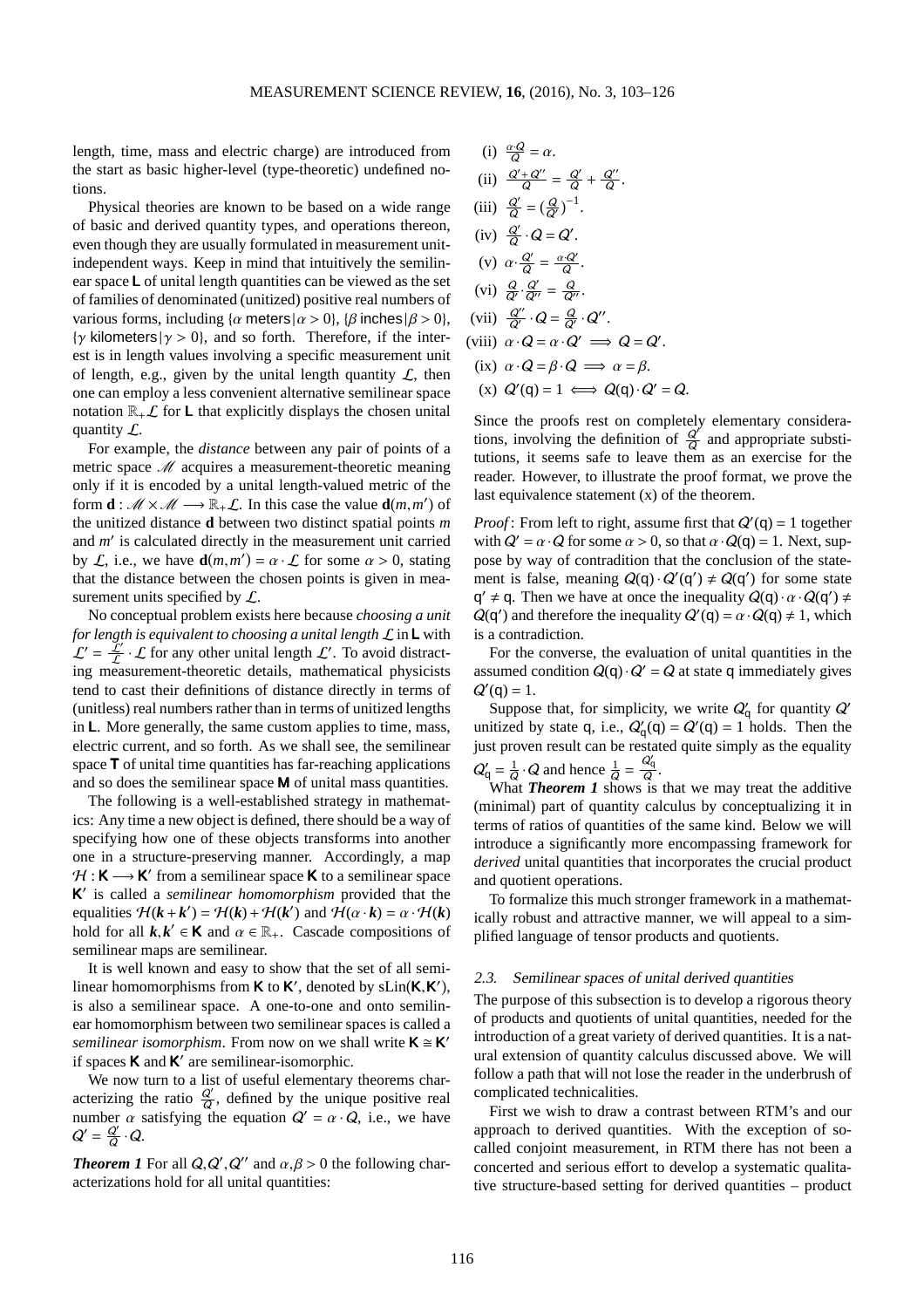and quotient quantities in particular. In RTM, this is not regarded as a serious problem, because once the representation theorems ensure the existence of certain homomorphisms encoding the needed base quantities, it is a straightforward matter to define all derived quantities in terms of suitable numerical functions of base quantities. RTM does not consider it necessary to analyze the structure of derived units and it does not find it important to ask when is a metrological statement true about a derived quantity's assumed value.

Our algebraic approach to derived unital quantities proceeds by defining the notion of their tensor product and that of a tensor quotient. These notions are then used to clarify and deepen the investigation of widely used notions of classical mechanics, such as mean velocity, unital density, and kinetic energy.

We now define the concept of tensor product of two semilinear spaces, which we have already hinted at above. It requires a bit of conceptual preparation that may be omitted without any significant loss of continuity.

Given any pair of unital quantities  $Q: \mathscr{Q} \longrightarrow \mathbb{R}_+$  and  $Q'$ :  $\mathscr{Q}' \longrightarrow \mathbb{R}_+$ , not necesssarily of the same kind (e.g., one having the type of length and the other that of mass), we define their *tensor product*  $Q \otimes Q'$  by the composite of maps

$$
\mathscr{Q}\times \mathscr{Q}' \xrightarrow{\mathsf{Q}\times \mathsf{Q}'} \mathbb{R}_+ \times \mathbb{R}_+ \xrightarrow{\cdot} \mathbb{R}_+
$$

i.e., we set  $[Q \otimes Q'](q,q') =_{df} Q(q) \cdot Q'(q')$  for all states q and q ′ .

Let  $\mathbf{Q} \otimes \mathbf{Q}'$  denote the smallest semilinear space over positive reals, called a *tensor product semilinear space*, containing all of the above defined tensor product quantities  $Q \otimes Q'$ with  $Q \in \mathbf{Q}$  and  $Q' \in \mathbf{Q}'$ . As the notion of a finitely generated semilinear space reveals, the associative addition operation in the tensor product space gives additively combined quantities of the form  $Q_1 \otimes Q_1' + Q_2 \otimes Q_2'$  with arbitrary finite iterations and the scalar multiplication satisfies the following property:  $\alpha \cdot [Q \otimes Q'] = (\alpha \cdot Q) \otimes Q' = Q \otimes (\alpha \cdot Q')$  for all  $\alpha > 0$ .

By definition, the tensor product semilinear space of two semilinear spaces consists of finitary sums of elements of the form  $\sum_i Q_i \otimes Q'_i$  with  $Q_i \in \mathbf{Q}$  and  $Q'_i \in \mathbf{Q}'$ .

However, because the tensor product of two onedimensional semilinear spaces is again a one-dimensional semilinear space, any of the *elementary* tensor quantities Q⊗Q' generates the entire tensor product semilinear space. In more detail, as seen in the chain of equalities  $Q_1 \otimes Q'_1 + Q_2 \otimes$  $Q'_2 = Q_1 \otimes Q'_1 + (\alpha \cdot Q_1) \otimes (\beta \cdot Q'_1) = (1 + \alpha \cdot \beta) \cdot Q_1 \otimes Q'_1 = Q \otimes Q'_1,$ addition of any pair of elementary tensor quantities automatically reduces to an elementary tensor quantity.

A common and useful way of obtaining more complicated tensor product quantities is via finitary iterations of binary products. However, this presents a slight technical problem in that instead of identities we only have the basic well-known and easy-to-check natural semilinear isomorphisms, generalizing the notions of commutativity and associativity:

# *Theorem 2*

(i) 
$$
Q \otimes Q' \cong Q' \otimes Q
$$
.

# (ii)  $(\mathbf{Q} \otimes \mathbf{Q}') \otimes \mathbf{Q}'' \cong \mathbf{Q} \otimes (\mathbf{Q}' \otimes \mathbf{Q}'')$ .

# (iii)  $\mathbf{Q} \otimes \mathbb{1} \cong \mathbf{Q} \cong \mathbb{1} \otimes \mathbf{Q}$ .

Since the semilinear space  $\mathbb{R}_+$  of positive reals acts as a unit of the tensor product operation, accordingly the foregoing "unit" notation  $\mathbb{I}$  for  $\mathbb{R}_+$  seems appropriate. Awkward as these tensor products are, they are all one-dimensional semilinear spaces, generated by a single elementary tensor quantity of the form  $(Q \otimes Q') \otimes Q''$  or by its associative counterpart  $Q \otimes (Q' \otimes Q'')$ .

Given a generating collection of one-dimensional semilinear spaces of unital quantities, viewed at a conceptually higher level as *basic* physical-geometric *quantity types* of lengh, time, mass, and so forth, we can construct from these semilinear spaces with the help of tensor products a large variety of semilinear spaces of derived unital quantities.

Now we will apply the preceding abstract tensor product construction to a single semilinear space of unital quantities Q. First, note that in this case the tensor product  $Q \otimes Q'$  with Q and  $Q'$  in Q is commutative. That is to say, for some  $\alpha$ we have  $Q \otimes Q' = Q \otimes (\alpha \cdot Q) = (\alpha \cdot Q) \otimes Q = Q' \otimes Q$ . By way of illustration, what this commutativity property says is that if the experimenter measures the base (width) of a rectangle in inches and its height in centimeters or the other way around, then he or she will get the same unitized area value. Of course, the area unit inch ⊗ centimeter is geometrically meaningful but admittedly not very common. The magnitude of the area remains the same independently of whether inches are converted into centimeters or conversely.

Because symmetric (commutative) tensor products are genuinely useful in their own right, in the commutative case we shall use the notations  $Q \odot Q'$  for  $Q \otimes Q'$  and  $Q \odot Q$  instead of Q ⊗Q. Since in Section 1 we have already reserved the notation  $Q \cdot Q'$  for the commutative and associative product of quantities, we shall continue to use it also in place of the commutative tensor product  $Q' \odot Q$  of two quantities of the same kind. The only crucial difference between the classical Maxwellian approach and our approach to product quantities is that the classical approach aims at axiomatizing the product and we simply define it explictly, using the standard resources of multilinear algebra. As a result, products are not commutative in general, although they stand in an isomorphic relationship.

Next, note also that the point of the formal definition of the tensor product of the semilinear space of unital quantities with itself is to make the notions of such as area and volume quantities formally precise. In more detail, unital *area* quantities are elements of the symmetric product semilinear space **L**⊙**L** and unital *volume* quantities belong to the space L  $\odot$  (L  $\odot$  **L**) = (**L** $\odot$ **L**)  $\odot$  **L**. It is common to define the *tensorial power* of a given semilinear space **Q** of quantities by iterating the tensor product of its copies:  $\mathbf{Q}^{\odot n} =_{df} \mathbf{Q} \odot \mathbf{Q} \odot \cdots \odot \mathbf{Q}$  *n* times. The direct sum of all of these tensorial powers defines the so-called *tensor algebra*  $\mathbf{Q}^{\bullet} = \mathbb{1} \oplus \mathbf{Q} \oplus \mathbf{Q}^{\odot 2} \oplus \mathbf{Q}^{\odot 3} \oplus \cdots$ over **Q**, in which the semilinear space  $1 =_{df} \mathbb{R}_+$  acts as the unit of the tensor product. The conceptual role of a tensor algebra over the space of quantities of a given kind is to characterize all symmetric product quantities within a single algebraic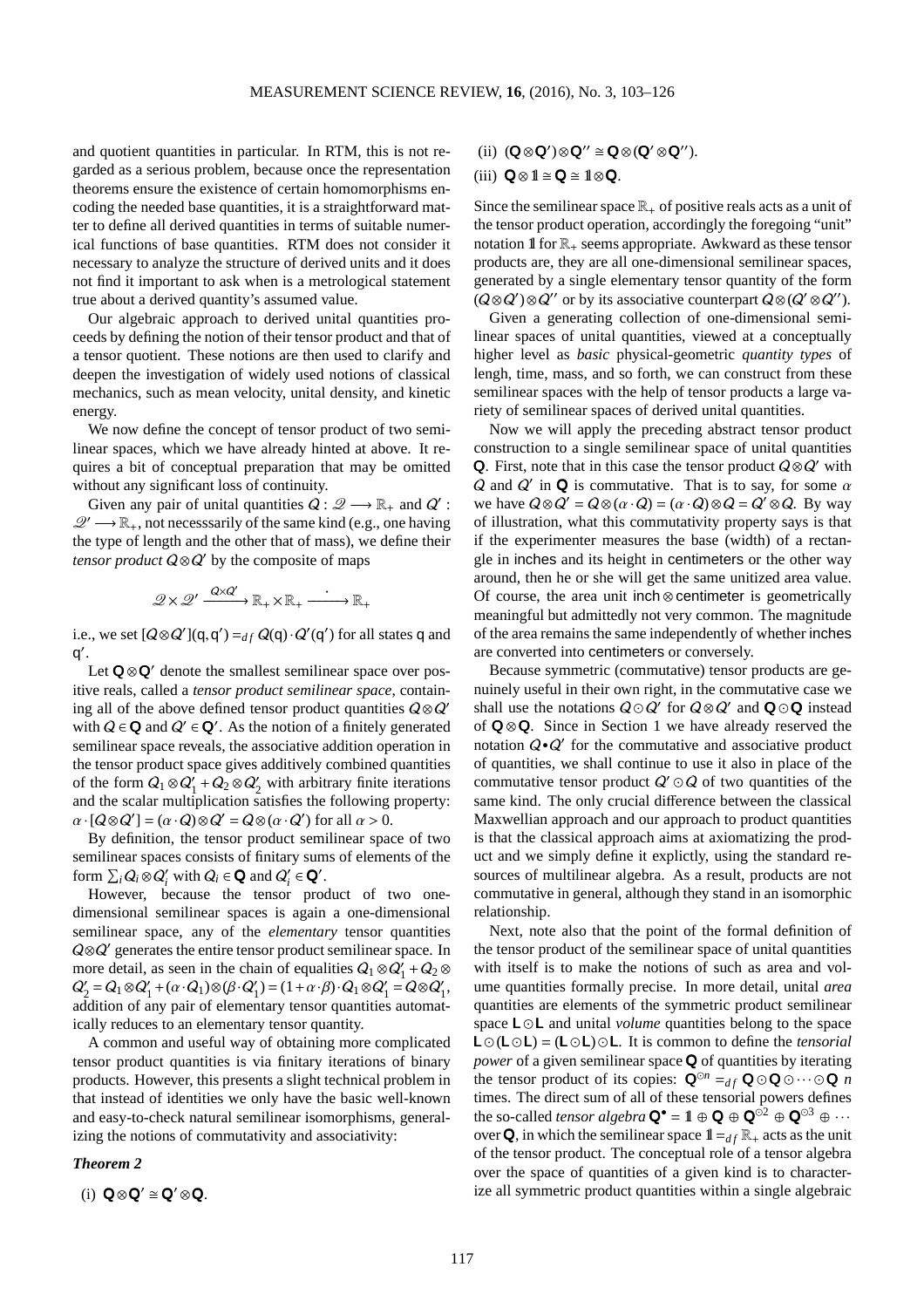framework. In the case of several spaces of base quantities, the generated tensor algebra takes care of the algebraic foundations for product-based quantity calculus.

At this point we have gone far enough to show how to construct a large variety of product unital quantities. We now come to one of the most important one-dimensional semilinear space constructions in the entire algebraic theory of unital quantities.

It is common knowledge that physicists use meter per second (in symbols m/s) as a typical *derived measurement unit* for the unitized mean velocity quantity. So now the question we have to ask is: Is there a well-defined semilinear space of *unitized velocity* quantities? The answer is in the affirmative, but first we have to make the idea concrete by introducing the fundamentally important notion of a quotient unital quantity, vital for the definition of a large variety of derived quantities.

A *quotient unital quantity* of quantity Q of type (kind) Q, written  $\frac{1}{Q}$ , is a semilinear map of the form  $\frac{1}{Q}$  : **Q**  $\longrightarrow$   $\mathbb{R}_+$ , Q defined by the ratio formula

$$
\left[\frac{1}{Q}\right](Q') = \frac{Q'}{Q}
$$

for all  $Q' \in \mathbf{Q}$ . Since the addition and scalar operations on quotient quantities are defined pointwise, we may as well set  $\mathbf{Q}^{-1} =_{df} \left\{ \frac{1}{Q} \middle| Q \in \mathbf{Q} \right\}$  for the semilinear space of all quotient unital quantities of type  $\mathbf Q$ .

There is an intimate connection between a semilinear space of quantities and its corresponding semilinear space of quotient quantities, given by the semilinear isomorphisms

$$
\mathbf{Q}\otimes \mathbf{Q}^{-1}\cong \mathbf{I}\cong \mathbf{Q}^{-1}\otimes \mathbf{Q},
$$

stating that quotient quantities are two-sided *multiplicative* inverses of quantities.

Based on the one-to-one correspondence between the set of conversion factors relative to quantity Q and the space of unital quantities **Q**, it should be clear that each quotient  $\frac{1}{0}$  establishes a semilinear isomorphism  $\mathbf{Q} \cong \mathbb{R}_+$ , where  $\langle \mathbb{R}_+, +, \cdot, 1 \rangle$ is viewed as a semilinear space over itself. The functiontheoretic inverse of the quotient  $\frac{1}{Q}$  is the map  $(\frac{1}{Q})^{-1} : \mathbb{R}_+ \longrightarrow$ **Q** specified by  $\left(\frac{1}{Q}\right)^{-1}(\alpha) = \alpha \cdot Q$ .

Before we can discuss the subtleties of quotient quantities, we need to show the following simple characterization of quotients:

#### *Lemma 1*

$$
\frac{1}{\alpha \cdot Q} = \frac{1}{\alpha} \cdot \frac{1}{Q}.
$$

*Proof* : Suppose the characterization is false.

Then  $\frac{Q'}{a\cdot Q} \neq \frac{1}{\alpha} \cdot \frac{Q'}{Q}$  $\frac{Q'}{Q}$  for some Q' that has the form  $Q' = \beta \cdot Q$ for some  $\beta$ . Upon applying the clauses of Theorem 1 and a substitution we obtain the inequality  $\frac{\beta Q}{\alpha Q} \neq \frac{\beta Q}{\alpha}$  $\frac{\beta}{\alpha} \cdot \frac{Q}{Q} = \frac{\beta}{\alpha}$  $\frac{\rho}{\alpha}$  and therefore the inequality  $\beta \cdot Q \neq \frac{\beta}{\alpha}$  $\frac{\beta}{\alpha} \cdot \alpha \cdot \mathbf{Q} = \beta \cdot \mathbf{Q}$ , which is a contradiction and the proof is finished.

In anticipation of more general results, we note that the quotient construction can be combined with any finitedimensional real linear space W of vector quantities. For example, we have the real linear space  $W \otimes Q^{-1}$  consisting of quotients of the form  $\frac{W}{Q}$ , where  $\left[\frac{W}{Q}\right](Q') =_{df} \frac{Q'}{Q}$  $rac{Q}{Q} \cdot W$  for all  $Q^{\prime}$ .<sup>[20](#page-15-0)</sup>

The product construction also provides the onedimensional semilinear space  $\mathbf{Q}' \otimes \mathbf{Q}^{-1}$  defined by the tensor product of one-dimensional linear spaces  $Q'$  and  $Q^{-1}$ . In particular, the following important equalities hold in the tensor product space  $\mathbf{Q}' \otimes \mathbf{Q}^{-1}$ :

# *Lemma 2*

(i)  $(Q' + Q'') \otimes \frac{1}{Q}$  $\frac{1}{Q} = Q' \otimes \frac{1}{Q}$  $\frac{1}{Q} + Q'' \otimes \frac{1}{Q}$  $\frac{1}{Q}$ .

(ii) 
$$
\alpha \cdot Q' \otimes \frac{1}{\beta \cdot Q} = \frac{\alpha}{\beta} \cdot (Q' \otimes \frac{1}{Q}).
$$

*Proof* : These properties follow immediately from the definitions of product and quotient operations.

Inverse semilinear space constructions readily extend to symmetric tensor powers. For example, in the case of the length quantity type we have  $\mathsf{L}^{-2} =_{df} \mathsf{L}^{-1} \odot \mathsf{L}^{-1} \cong (\mathsf{L} \odot \mathsf{L})^{-1}$ , and similarly for higher powers.

By now, the algebraic method of combining quantities using their products and quotients should be obvious.

As a rationality check, we now work through the details of the notion of *unital mean velocity*, defined earlier by the product  $V =_{df} \mathcal{L} \otimes \frac{1}{\mathcal{T}}$ , where  $\mathcal{L}$  is a unital length quantity and  $\frac{1}{T}$  refers to the quotient of the unital time quantity  $T$ .<sup>[21](#page-15-1)</sup>

 $\frac{1}{2}$  Before moving on to the investigation of unital velocities, we pause to include a bit of a detour into the structure of unital time quantities, underlying a broadly understood idea of temporal change in physical systems.

Conceptually diverging answers to questions such as "What is the time?" and "Will it take long?" immediately suggest that there are two basic approaches to the notion of physical time:

(i) The *point-based* or *synchronic* approach (we used earlier in discussing variable length) that focuses on the study of physical time based on the idea of temporal *instances*, intended to characterize the instantaneous occurrence of classical idealized *point events* in terms of temporal moments *when* they occur at any place in a threedimensional Euclidean simultaneity space. Typical examples of such events include flipping a light switch, collision of two particles, traffic light change, firing a gun, abutment of the respective leftmost (rightmost) tips of a target rod and a meter stick, and so forth.

<span id="page-15-0"></span><sup>20</sup>As may be expected by now, the inverse semilinear space construction  $\mathbf{Q}^{-1}$  automatically extends to the inverse of the associated linear hull space  $(\overline{\mathbf{Q}})^{-1}$ .

<span id="page-15-1"></span> $2<sup>21</sup>$ It cannot be emphasized strongly enough that in order to be able to perform any kind of classical measurement of many derived physical quantities (e.g., velocity, acceleration and energy), first we must specify a designated Newtonian space-time *coordinate system* that fixes the simultaneous spatial location of the target system, measuring instrument, and experimenter, without significantly affecting the measurement operations. Of course, there is no privileged coordinate frame and the experimenter can select the one that best suits his or her measurement needs. Also, remember that experimenters situated in different coordinate frames will generally observe the target system in different shapes, sizes and states of motion. For example, since velocity of a moving particle has different values in different frames, so will its kinetic energy and all the other velocity-dependent quantities.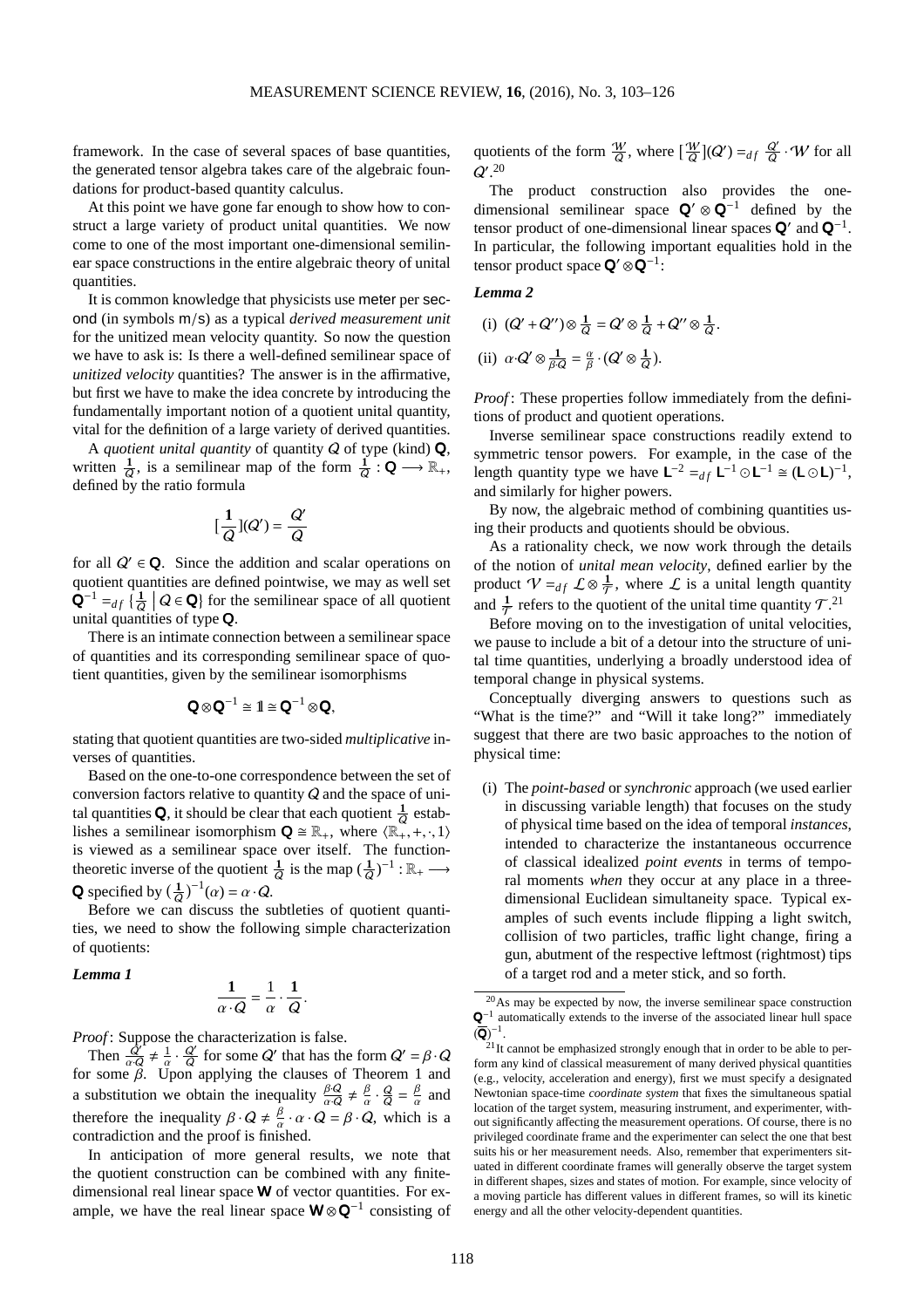(ii) The *interval-based* or *diachronic* approach that treats time in terms of *durations* (i.e., finitary non-zero lapses of time) of various *interval events*, happenings or spatial *processes*, confined to a finite bounded region of classical space. Often-discussed examples are earthquakes, solar or lunar eclipses, falling bodies, the cyclic behaviors of pendulums, quartz crystals, cesium atomic clocks and stopwatches.

These temporal ontologies are usually crafted in a mutually reductionist manner, so that durations can be viewed as finitary closed convex continuum-type subsets of the space of instants (with *bona fide* initial and terminal boundaries) and conversely, instants are thought of as constitutive elements of durations. Since clocks usually indicate time instants and measure temporal durations, we shall integrate these two approaches within a single classical one-dimensional oriented affine Euclidean framework.

Specifically, we will introduce a neo-Newtonian onedimensional oriented affine space *T* comprising time instants together with a structuring one-dimensional real linear space  $\mathscr T$  of (closed) time intervals, future-oriented by its semilinear subspace (positive half-line)  $\mathscr{T}_+$  of *positive* (i.e., futureoriented) time intervals. $^{22}$  $^{22}$  $^{22}$ 

Just as the classical length quantity is instantiated by rigid rods and other linear length-bearing physical bodies, the time quantity is realized by time-instantiating events. That is to say, by physical events that *endure* and thus are *temporally localizable* in terms of passage of elapsed time. Accordingly, events also fall into a basic twofold taxonomy:

- (i) *Instantaneous point events:* These events are temporally localized at single time points. This is what we encounter when someone asks: exactly *when* did point event e (e.g., an explosition) occur?
- (ii) *Interval events:* These events are characterized by *durations*, i.e., they are temporally localized by positive temporal intervals (time periods). In ordinary discourse, an *interval event* (e.g., a lunar eclipse or the cyclic behavior of a pendulum) is an objective physical happening in space-time (presumed to be independent of the experimenter's designated Galilean inertial coordinate frame), having a finite non-zero continuum duration, during which some participating physical objects or fields change their quantitative attributes.

By analogy between line segments and temporal intervals, two time intervals are temporally *congruent* when there is a temporal translation that uniquely translates the first interval into the second interval. Since temporal congruence is compatible with the ordinary composition of future-oriented temporal intervals (the addition of equivalence classes of two time intervals is given by the equivalence class of addition of their representatives), it is straightforward to justify that under the strict total *shorter than* temporal order relation ≺ and the composition  $\ast$  of two time intervals modulo temporal congruence, temporal intervals form a complete ordered semigroup.

So now a unital time quantity can be conceived as a complete ordered semigroup isomorphism of the form  $\mathcal{T}:\mathscr{T}_+\longrightarrow$  $\mathbb{R}_+$ , where  $\mathscr{T}_+$  serves as the space of temporal durations that physical events instantiate.

So as to suit the intended interpretation of unital time quantities, we now recall the basic measurement unit of time. As well known (see, e.g., page 19 in [\[10\]](#page-23-10)), in **SI** the standard unit of time is 1 second and it is defined as follows:

The time quantity  $T$  is *unitized* by 1 second provided that the time interval  $\tau_{\text{sec}} =_{df} \mathcal{T}^{-1}(1)$ , modulo temporal congruence, is equal to the *duration* of a cesium (Cs 133) atom (at rest and at temperature 0 Kelvin in the ground state) to perform exactly 9,192,631,770 complete microwave oscillations.

Here as elsewhere, we use the upper case boldface letter T to denote the semilinear space of all unitized time quantities. Of course, this semilinear space is isomorphic to L, but not naturally isomorphic, and therefore is without empirical significance.

We are now ready to say formally what is meant by the unitized time of a physical event. The lapsed time (duration) of the interval event e of interest, e.g., last year's lunar eclipse, measured in seconds, is given by the equation Time(e) =  $\mathcal{T}(\tau)$ , where  $\mathcal T$  is the second-unitized time quantity and  $\tau$  encodes the lapse of physical time during which the target event  $e$  actually endures.

With the definition of time quantity in hand, we now return to the notion of unital mean velocity. As has become clear, we need states to get numerical magnitudes. Armed with the notation for states, we can now write

$$
\mathcal{V}(\mathsf{s},\tau) = [\mathcal{L} \otimes \frac{1}{\mathcal{T}}](\mathsf{s},\tau) = \mathcal{L}(\mathsf{s}) \cdot \frac{1}{\mathcal{T}}(\mathcal{T}_{\tau}) = \mathcal{L}(\mathsf{s}) \cdot \frac{\mathcal{T}_{\tau}}{\mathcal{T}} = \frac{\mathcal{L}(\mathsf{s})}{\mathcal{T}(\tau)},
$$

where the equality  $\frac{1}{\mathcal{T}(\tau)} = \frac{\mathcal{T}_{\tau}}{\mathcal{T}}$  $\frac{U_{\tau}}{T}$  is a substitutional instance of the last clause in Theorem 1, in which  $\mathcal{T}_{\tau}$  is assumed to be unitized by  $\tau$ , i.e., we have  $\mathcal{T}_{\tau}(\tau) = 1$ .

We cannot conclude this subsection without mentioning the nature of truth makers of statements about velocity values. When we say that the straightline mean velocity of a projectile in a given Galilean coordinate frame is 15 meters in 3 seconds, what we mean is that (i) the projectile traverses a spatial interval of 15 meters, and (ii) the projectile's journey lasts for the time interval of 3 seconds. Thus, metrological propositions about the mean velocity of a moving object involve two kinds of truth-makers: *spatial* and *temporal*. The

<span id="page-16-0"></span> $22$ It is well to emphasize that we are not identifying the selected mathematical structure of time with the objective physical time it purports to model and we are not assuming here that these two are "isomorphic" in any useful sense. To keep things simple, we regard physical space-time as something that exists in its own right and with its own manner, and is endowed with certain physical-geometric structures that classical neo-Newtonian models are able to capture to an acceptable degree of adequacy. We are ontologically committed only to space-time structures that are minimally required in characterizing quantities in the context of kinematics and dynanics of classical bodies, particles and fields.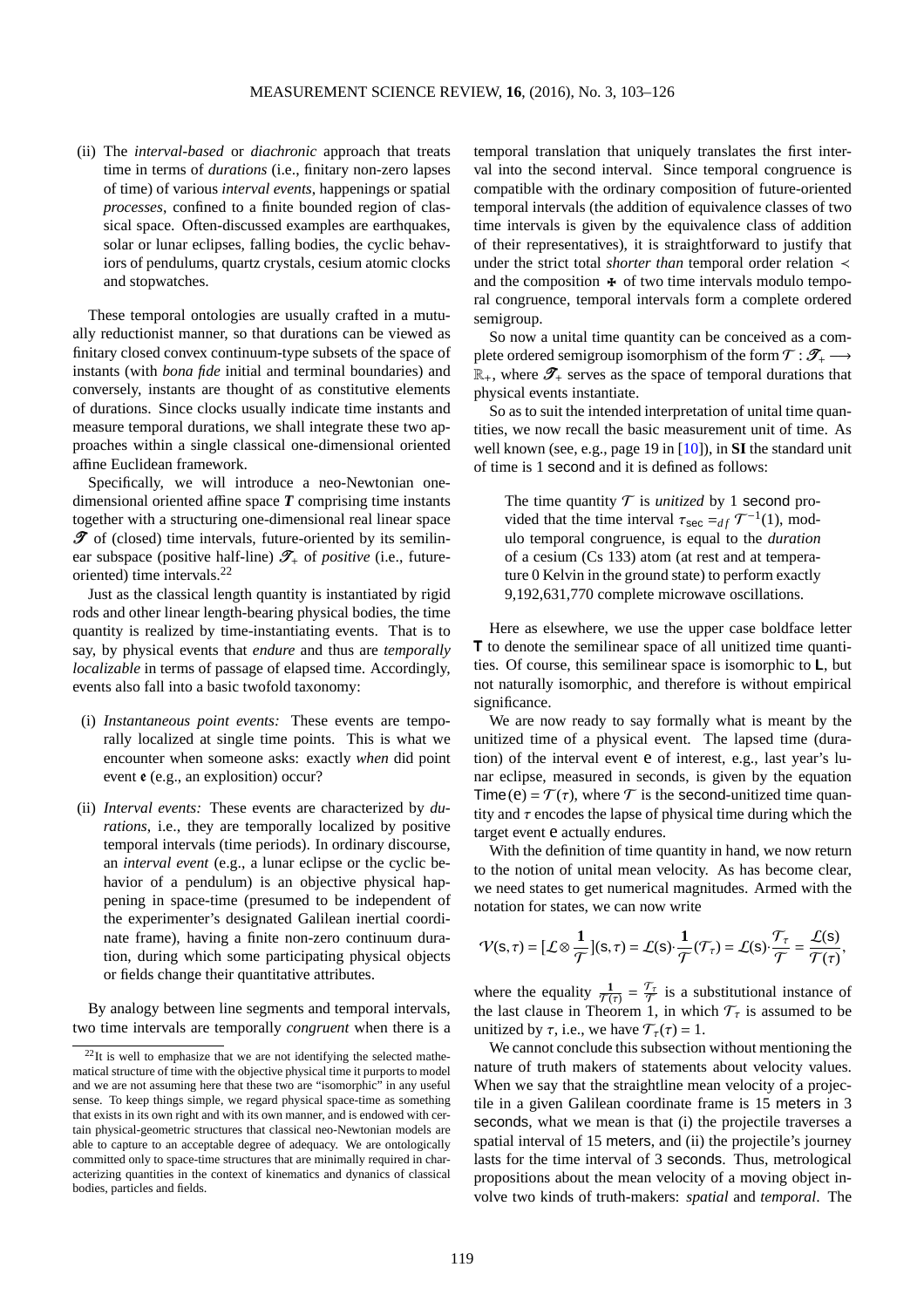first kind instantiates the object's traversed spatial interval, and the second underwrites the object's temporal mode of existence during motion and thereby instantiates the time interval spent during its journey.

It is easy to see that reasoning similar to our analysis of velocity readily generalizes also to other derived quantities that rely on product and quotient operations.

Having established the basic properties of derived unital quantities, we now turn to a brief discussion of their measurement.

#### 3. Measurement from a quantization perspective

The principal purpose of classical deterministic measurement operations is to determine the values of one or several quantities of interest, usually referred to as the target system's *measurands*.

In classical physics, a measurement process is commonly represented in terms of *interaction* between the measured system realizing the measurand's values and an analog measuring instrument (built for the measurand) in a controlled surrounding environment. During the interaction the states of these two systems evolve jointly, characterized by the deterministic dynamical laws of motion of the coupled system + instrument. At the end of the interaction the measuring apparatus is found in a final state in which the system's *measurand* and the instrument's so-called *pointer* or *indicator* quantity become strongly correlated. After the interaction, measurement of the quantity of interest is achieved only when the position of the coupled instrument's pointer or digital display has been observed and recorded, giving the experimenter a sufficiently accurate numerical information about the mea-sured quantity's extant value.<sup>[23](#page-17-0)</sup>

It is important to note in the present context that RTM makes no reference at all to the physical details of the measured and measuring system, their interaction, and associated measurement uncertainties. It models measurement in such a way that most of the detail of the measuring instrument is ignored and only the target system's to-be-measured quantifiable attribute is considered. And the same goes for derived measurement. If for some reason a measurand  $Q$  is not measured directly but is known to be empirically related to other quantities, say,  $Q_1, Q_2, \dots, Q_n$ , then its values may be handled with the help of a so-called *model equation*

$$
Q = \mathcal{M}(Q_1, Q_2, \cdots, Q_n),
$$

in which the *model function*  $M$  is a multinomial function on the real line, representing the presumed empirical relationship between the measurand and the listed input quantities.

In RTM, these quantities are not accompanied with any probability density functions, known to be crucial for encoding and evaluating statistical uncertainties of measurement. From the standpoint of our algebraic framework, omission of discrete-valued pointer quantities, describing the measurement *uncertainty-laden* and the *quantizing* (discretizing) character of measuring systems, is the single greatest technical weakness in RTM's analysis of measurement operations.

The classical Maxwellian account of measurement of quantities also adopts the model equation approach. However, just like RTM, it too is not specifically concerned with measurement uncertainty and therefore statistical analyses of measurement play no role.

While it is true that a more encompassing description of measuring instruments is fundamental in explicit physical descriptions of the dynamics of measurement, in algebraic and statistical theories of measurement it is highly effective and perfectly sufficient to bring into play only the states and quantities of measured and measuring systems.

Although currently there is no single precise account of the structure and behavior of chains and networks of measuring systems, for a wide class of measurement situations the *Guide to the Expression of Uncertainty in Measurement* (acronymed GUM) in [\[11\]](#page-23-13) recommends to analyze measurement processes and accompanying measurement uncertainties, realized by measuring systems, in terms of serially connected functional components, generally including sensors, transducers, amplifiers, modulators, transmission units and analog-to-digital interface display modules together with pertinent error sources.

For ease of presentation, we simplify the above-mentioned series of functional elements into a cascade pair of two major kinds of physical components together with their characterizing quantities: (i) a broadly understood physical *instrument* that may include a sensor, conditioner, amplifier, and possibly a longer list of other signal processing units described by appropriate continuous influence quantities, and (ii) an *A*/*D indicator*, display device or other analong-to-digital (A/D) convertor unit. $^{24}$  $^{24}$  $^{24}$  This kind of simplified bipartite conceptualization of measuring systems and their operation is illustrated by the block diagram in Figure 2 below.

As the block diagram above shows, measurand Q together with a perturbing influence quantity  $Q_1$  are the instrument's inputs, while  $Q'$  is the instrument's intermediary output quantity. Since instruments are physical systems and their quantities live in a continuous realm, traditional dynamical systems theory and signal theory are well-equipped to provide adequate characterizations of their structure and behavior.



Fig. 2. A simplified schematization of measurement.

<span id="page-17-0"></span> $23$ In deterministic settings, classical physics assumes that all quantities have definite values at all times whether measured or not, and that ideally any value under consideration can be determined by measurement with arbitrarily high accuracy without significantly affecting the target system's extant state.

<span id="page-17-1"></span><sup>24</sup>Decomposition of a measuring system into its *instrument* and *indicator* components does not come out of thin air. It facilitates a crucial mathematical distinction between continuous and discrete-valued unital quantities.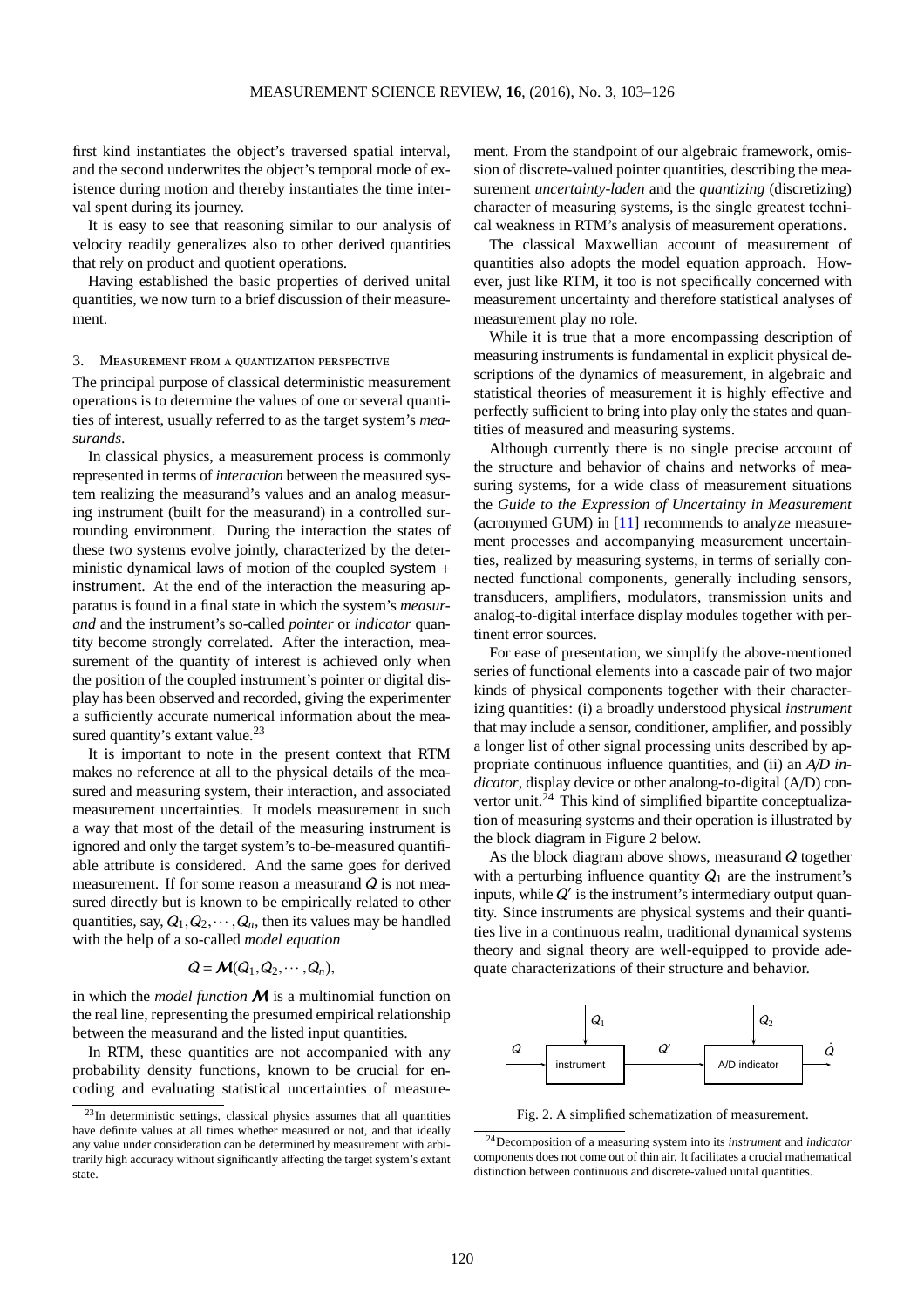Some measurement theorists (e.g.,  $[12]$ ) seem to work under the standing assumption that dynamical models of instruments and statistics are fully sufficient for a complete account of measurement processes. Our approach to measurement operations deviates from the approach alluded to above in two ways: (i) we treat measurement operations from a strictly deterministic perspective, and (ii) in evaluating uncertainties (errors) we confine our attention to the A/D conversion and quantization aspects of measurement. In this setting, uncertainty is encoded by a round-off error, and this is how far deterministic quantity calculus can go without including probability density functions and defining quantities in terms of unitized random variables on measurable state spaces.

Recall that reading measurement outcomes relies on being able to sharply discriminate among the elements of a finite or countable collection of pointer values on the indicator's scale. In Figure 2, this idea is modeled by the A/D convertor that receives the intermediary continuous unital quantity  $Q'$  jointly with a convertor error quantity  $Q_2$  and outputs a quantized *pointer* quantity Q . The measuring system's characterizing **.** model equations are  $Q' = M(Q, Q_1)$  and  $Q = M'(Q', Q_2)$ .

These equations are extremely general and their measurement-theoretic content is not always clear. To cover a wide range of measurement applications, GUM recommends to view quantities as real-valued random variables accompanied with suitable probability density functions, and urges to use Bayesian inference methods in assessing measurement uncertainties. Because deterministic measurement operations occupy a place of special importance in classical physics and have an impressively wide scope, here we focus only on deterministic measurement operations, obtained by setting GUM's Bayesian probabilities to 0 or 1.

Although many real-world measuring systems operate in complex ways, interestingly, often even very simple model equations, such as the linear equation  $Q' = Q + Q_1$ , provide particularly good results. It is a remarkable fact that for a large collection of single-case static deterministic measurement procedures the conceptual issues can be overcome by adopting a surprisingly simple measurement model that directly links the system's states to the A/D indicator's pointer states.

This makes good sense when the effect of the instrument's influence quantity  $Q_1$  is negligible relative the A/D convertor's error quantity  $Q_2$ . In these measurement situations we may assume  $Q' = Q$  and analyze the measurement process entirely in the framework of analog-to-digital conversion. As we shall see, in this case the model function  $\mathcal{M}'$  is given by a so-called uniform mid-tread quantizer formula. Next, we move on to make these ideas concrete, using the simplest ex-amples of measurement we can find.<sup>[25](#page-18-0)</sup>

#### 3.1. Quantization models of measurement operations

Quantization and direct deterministic measurement procedures are closely related. For some time it has been clear to some of the leading adherents of quantization theory (see, e.g., [\[19\]](#page-23-15)) that *quantization* operations and (noiseless) singlecase deterministic *measurement procedures* performed by digital measuring instruments and by simple analog devices are structurally indistinguishable. Unfortunately, the implications of the engineers' quantization program for the foundations of measurement have not been properly explored. This subsection will be devoted to showing how quantization may be used to clarify and deepen our theoretical understanding of simple deterministic measurement procedures.

For purposes of illustration here and subsequently we shall consider two simple examples. Suppose we have a wellcalibrated digital ammeter that reads the measurement outcomes to two decimal places. It is intuitively plausible to assume that the ammeter comes with a *deterministic uncertainty* (quantization level) of  $\varepsilon = 0.01$  amps. Thus, if the ammeter shows a single digital reading of, say, 2.67 amps, then the proper way of reporting the electric current's actual value in the target circuit  $\epsilon$  is to state that it is in the interval [2.665, 2.675). As hinted above, this kind of deterministic measurement uncertainty result fits perfectly well with the output of a so-called uniform mid-tred quantizer applied to a continuous input quantity.[26](#page-18-1)

We hasten to add that in *statistical approaches* the readingscale error diagnosis is considerably more refined. Concretely, it is assumed that in the absence of any extra information the current's value is distributed in the interval [2.665,2.675) with equal probability, encoded by a uniform (rectangular) probability density function (**pdf**). Therefore, under a *Type B* evaluation the so-called *standard uncertainty*, attributed to the noiseless quantized effect of measurement, is known to be given by the half of the width (i.e., 0.005 amps) of the interval divided by  $\sqrt{3}$ , so that the standard uncertainty is equal to 0.003 amps.

It is customary to express this result formally as  $\vec{J}_c(i)$  =  $2.67 \pm 0.003$ , where  $I<sub>c</sub>$  denotes the unitized electric current pointer quantity of measurand  $\mathcal{I}_c$ , measured in circuit c and i refers to the pointer state instantiated by the ammeter.

Clearly, the statistical analysis of measurement uncertainty is significantly more reasonable than the deterministic method. However, uncertainty is also a matter of 'scientific rationality' that fits the intended application. In many measurement situations the issue is not using the "best available model" of unertainty but employing a simple model that is good enough for the practical case in question.[27](#page-18-2)

<span id="page-18-0"></span><sup>&</sup>lt;sup>25</sup>If the influence quantity  $Q_1$  is not negligible, then the uniform mid-tread quantizer operator acts on the sum  $Q+Q_1$ .

<span id="page-18-1"></span><sup>&</sup>lt;sup>26</sup>In general, deterministic uncertainty present in a single measurement performed by a single digital or analog instrument is given by the ±-half of the *least count* of the measuring instrument. Naturally, measurement specialists are interested in uncertainties that are carefully tailored to the unital quantities they measure. For example, if unital distance were unitized and measured in light-years or in parsec units, then the assessment of associated measurement uncertainty in meters would be a poor choice. At the other extreme, if unital length were unitized and measured in the ångström unit, then the evaluation of measurement uncertainty in millimeters would be completely absurd.

<span id="page-18-2"></span> $27$ This kind of rationality issue becomes even more telling when one reflects on the ranges of application of Newtonian versus special and general relativistic mechanics.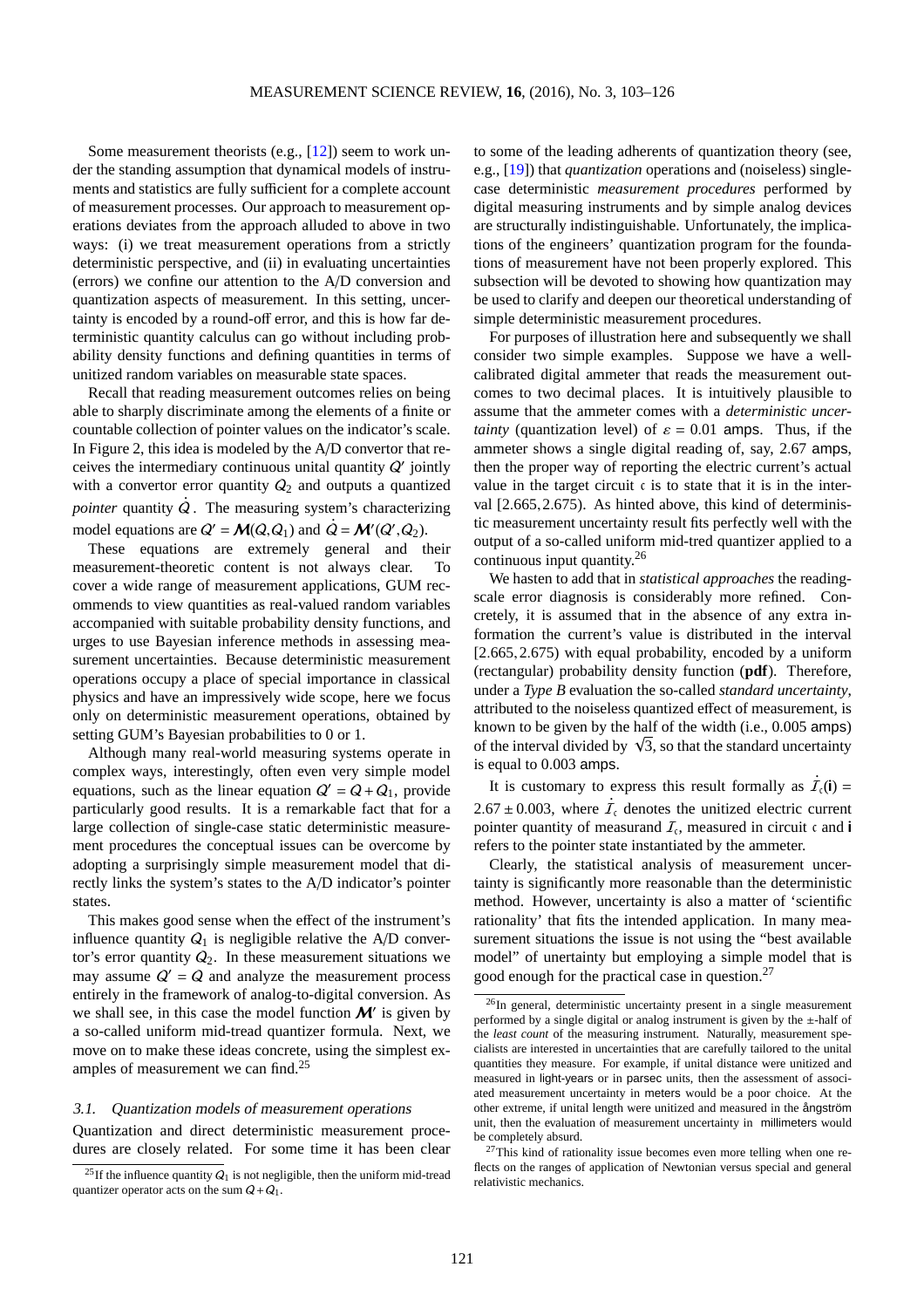For the second example, suppose we measure the length of a straight rigid rod with a well-calibrated meter stick on which the smallest uniform reading scale divisions are given by thin uniform marks 1 millimeter apart. That is to say, the least count of the analog meter stick is 1 millimeter (i.e., using the earlier introduced notation we have  $\varepsilon = 0.001$  meters). Now, if the measurer reads the rod's length to be closest, say, to the 1,678*th* millimeter mark in a single measurement under specified temperature and other relevant influence factors, then the actual value of the rod's length-in-millimeters must be somewhere in the numerical interval [1,677.5,1,678.5). In the same manner as above, deterministic length measurement can be interpreted as a round-off type quantization operation (with quantization level 1 millimeter) that transforms a *continuous* unital length quantity into a *discrete-valued* unital length pointer quantity.

This approach works well in classical mechanics and related applications. The chief alternative to deterministic error evaluation is a statistical model that uses a triangular **pdf** over the numerical interval [1,677.5,1,678.5). Here the idea is that the measurand's most probable value is given by the interval's midpoint and the values away from the midpoint in both directions are proportionately less likely.

So, concisely put, under a *Type B* evaluation the so-called *standard uncertainty*, attributed to the quantized effect of measurement by a meter stick, is well known to be specified by the half of the width (i.e., 0.0005 meters) of the interval divided by  $\sqrt{6}$ , so that the standard uncertainty is equal to 0.0002 meters. It is customary to express this re-**. .** sult as  $\mathcal{L}_r(\mathbf{s}) = 1.678 \pm 0.0002$ , where  $\mathcal{L}_r$  denotes the length pointer quantity of rod  $r$  unitized by 1 meter, and  $s$  refers to the pointer state instatiated by the meter stick. Just as in the preceding example, in many practical applications a deterministic framework is fully sufficient for the assessment of uncertainty.

Now is a good time to return to the notion of state that we introduced earlier as a truth maker for metrological statements. To get clear on the truth or falsehood of statements about pointer quantity values, we need a legitimate notion of a *pointer state*, instantiated by measuring systems. We introduce this concept formally and examine its properties in some detail.

For purposes of direct deterministic measurement, we find it natural and adequate to define the measuring system's pointer states as suitable *coarse-grained* states of the measured system. We have seen in Section 2 that the measured system's state space for measurand  $Q$  may be specified by a complete ordered semigroup  $\langle \mathcal{Q}, \prec, \star \rangle$ .

To formalize the notion of state space of a measuring system designed to measure the unital quantity  $Q: \mathscr{Q} \longrightarrow \mathbb{R}_+$  of interest, we use an interval-based ordered uniform partition

$$
(0,q_1) < [q_1,q_2) < [q_2,q_3) < \cdots
$$

of the target system's state space  $\langle \mathcal{Q}, \prec, \mathbf{F} \rangle$  that characterizes the *measuring* system's *indiscernibility* of the *measured* sys-tem's topologically proximal states.<sup>[28](#page-19-0)</sup>

Uniform partitions discussed above can easily be turned into a very familiar notion, namely a corresponding *indiscernibility* equivalence relation, defined by the biconditional

$$
q \equiv q' \iff q, q' \in [q_n, q_{n+1})
$$
 for some natural number  $n \ge 1$ 

or  $q, q' < q_1$  for all states q and q' in  $\mathcal{Q}$ . We are introducing indiscernibility relations in order to make precise the granularity of pointer states of measuring systems. Concretely, we define the measuring system's state space to be the quotient space  $\mathcal{Q}_{\text{I}}$  of  $\mathcal{Q}$ , modulo measurement indiscernibility, consisting of equivalence classes [q] of system states that the measuring system treats as *indiscernible* from q. These instrument states encapsulate all information that is necessary and sufficient for determining the pointer quantity's values. Importantly, the induced projection map  $\Pi : \mathscr{Q} \longrightarrow \mathscr{Q}_{\text{F}}$ , defined by  $\Pi(q) =_{df} [q]$  for all q, directly links the measured system's states to the measuring system's states and captures the crucial system-to-instrument causal dependence relationship.

Articulation of transition from a measuring system with finer-grained pointer states to that with coarser-grained pointer states is handled by the ordering of indiscernibility relations. Interestingly enough, the indiscernibility relation ≡ is *finer* (i.e., encodes less or equal amount of uncertainty) than relation  $\equiv'$  just in case the condition

$$
q \equiv q' \implies q \equiv' q'
$$

holds for all system states q and q'.

For reasons of space, we cannot provide a detailed justification of why we use indiscernibility equivalence relations in modeling deterministic measurement operations. Very briefly, we use them with an eye on the fact that measuring systems come with a built-in deterministic uncertainty (specified in part by limited accuracy, resolution and other performance or design factors).

This means that measuring systems are not able to distinguish between two target system states that are topologically close to each other, and this is formally accommodated by the notion uniform equivalence relation on states.<sup>[29](#page-19-1)</sup> Keep in mind, however, that the qualitative notion of indiscernibility of states would not be very useful if it were posited without the existence of an empirically meaningful numerical representation. Fortunately, one of the hallmarks of any uniform indiscernibility relation (characterizing the *approximate* character of deterministic measurement) is its one-to-one correspondence with a numerical uncertainty  $\varepsilon > 0$ , as shown in

<span id="page-19-0"></span><sup>&</sup>lt;sup>28</sup>It should be noted that we use partitions of states made up of half-open intervals because without them we do not have a satisfactory conceptual tool for handling ordered partitions. The distinguishing feature of partitions we require is the uniformity of their cells. An interval-based partition is *uniform* provided that the partial subtractions  $q_{n+1} - q_n$ , specified by the boundary states of all half-open intervals  $[q_n, q_{n+1})$ , are the same and equal to  $\frac{1}{2} \cdot q_1$ . The sameness of subtraction states ensures the partition cell's uniformity.

<span id="page-19-1"></span> $29$ See [\[1\]](#page-22-1) for a detailed discussion of discretization and additional references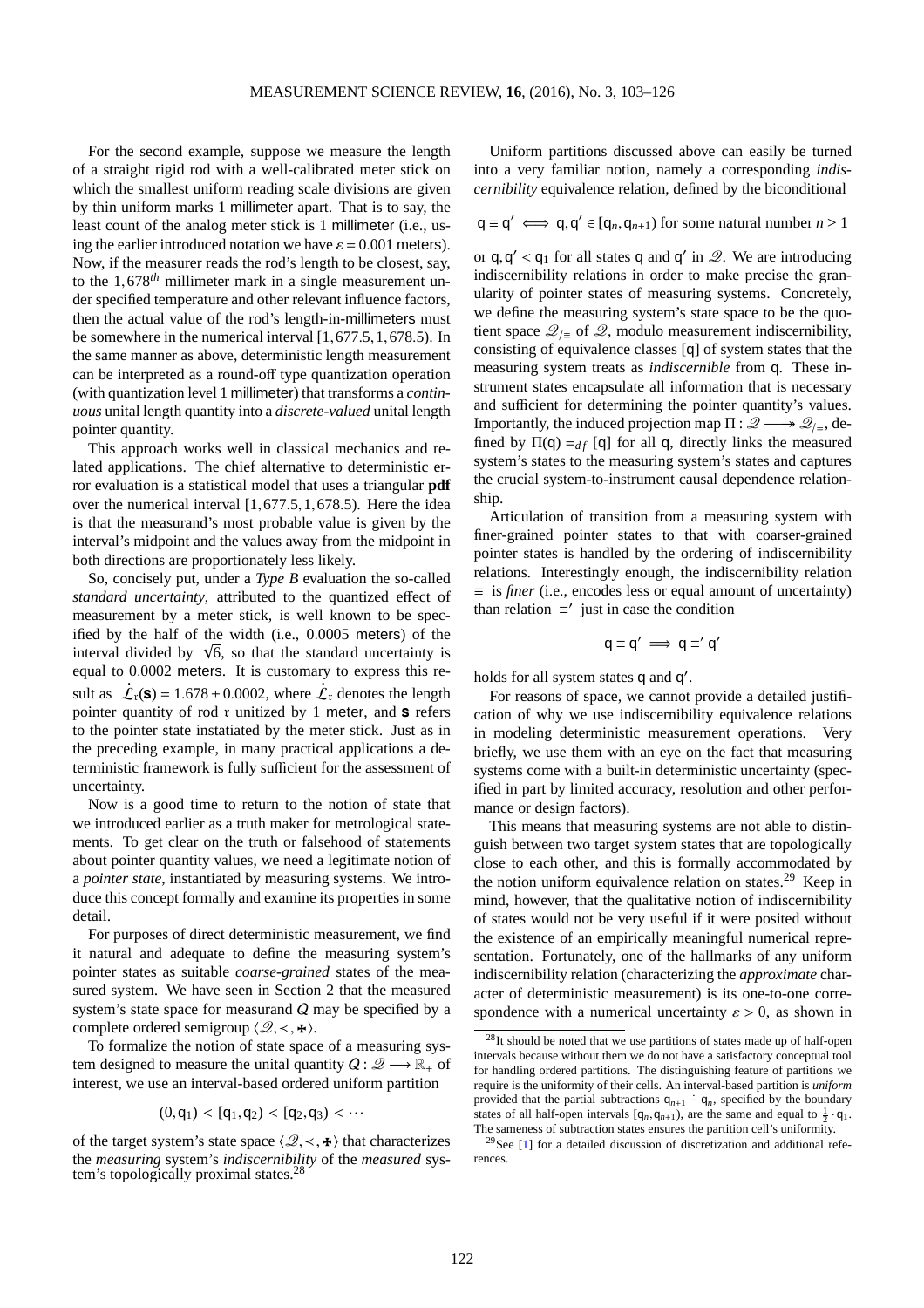the diagram of partitions below:

$$
(0, q_1) < [q_1, q_2) < [q_2, q_3) < \cdots
$$
  
\n
$$
Q_{/\equiv} \begin{bmatrix} 0, \frac{1}{2} \varepsilon, \frac{3}{2} \varepsilon, \frac{3}{2} \varepsilon, \frac{3}{2} \varepsilon \end{bmatrix} < [q_2, q_3) < \cdots
$$

Suppose the measuring instrument's indiscernibility relation on the measured system's state space  $\mathcal{Q}$  (in the context of measuring Q) is given by the ordered uniform partition, presented by the chain of half-open intervals, as depicted in the first row of the diagram above. We can represent this uniform indiscernibility relation numerically by setting  $\varepsilon = 2Q(q_1)$  and  $Q(q_{n+1}) - Q(q_n) = \varepsilon < 1$  for all  $n \ge 1$ , where  $\varepsilon$  is thought of as the measuring system's deterministic uncertainty (quantization level), inextricably tied to the measurement of Q. It is important to note that in the background of measuring quantity  $Q$ , the size of quantitative uncertainty  $\varepsilon$  is determined by the granularity of the instrument's indiscernibility relation  $\equiv$ .<sup>[30](#page-20-0)</sup>

By focusing on quantitative indiscernibility levels  $\varepsilon$  we can accommodate any uniform partition of the measured system's state space that encodes the coarse-grained reading scale of the measuring system. Of course, partitions that fail to meet the uniformity requirement are not part of this model. In practice, it is natural and obvious to use measuring instruments with indiscernibility levels that are quite small relative to the measurand's unit.

So how does the *quantitative* indiscernibility level  $\varepsilon$  account for the instrument's reading scale? It does so by specifying an equivalence relation  $\equiv_{\varepsilon}$  on the set of positive reals, symbolized by the chain of half-open numerical intervals in the second row of the preceding diagram. The *indiscernibility* equivalence relation  $\equiv_{\varepsilon}$  on the numerical ordered semigroup  $\langle \mathbb{R}_+, \langle , + \rangle$  of quantity values can also be defined by the kernel biconditional as follows:

$$
\alpha \equiv_{\varepsilon} \beta \iff \mathfrak{R}_{\varepsilon}(\alpha) = \mathfrak{R}_{\varepsilon}(\beta)
$$

for all  $\alpha, \beta \in \mathbb{R}_+$ . Here the so-called *round-off* function  $\mathcal{R}_{\varepsilon}$ :  $\mathbb{R}_+ \longrightarrow \varepsilon \mathbb{N}$  with  $\varepsilon \mathbb{N} =_{df} \{0, \varepsilon, 2\varepsilon, 3\varepsilon, \dots\}$  is given by

$$
\mathfrak{R}_\varepsilon(\alpha) =_{df} k \cdot \varepsilon \iff \alpha \in \left[ (k - \frac{1}{2}) \cdot \varepsilon, (k + \frac{1}{2}) \cdot \varepsilon \right)
$$

for all natural numbers  $k \ge 1$  and  $\Re_{\varepsilon}(\alpha) = 0$  for all  $\alpha < \frac{1}{2}\varepsilon$ , i.e.,  $\mathcal{R}_{\varepsilon}^{-1}(0) = [0, \frac{\varepsilon}{2})$ . It is easy to see that the round-off function always rounds up at the *step edges*, i.e., we have  $\mathfrak{R}_{\varepsilon}\left((k+\frac{1}{2})\cdot\varepsilon\right)=(k+1)\cdot\varepsilon.$ 

As illustrated in the preceding diagram of aligned partitions, there is an obvious isomorphism  $Q_{/\equiv} : \mathscr{Q}_{/\equiv} \longrightarrow \mathbb{R}_{+\sqrt{\equiv}S}$ between the instrument's state space and the quotient space of reals, modulo equivalence relation  $\equiv_{\varepsilon}$ . Simply, we set  $Q/_{\equiv}([q]) =_{df} [Q(q)]_{\varepsilon}$  for all states q, where  $[\alpha]_{\varepsilon}$  denotes the  $\varepsilon$ -equivalence class of positive reals in  $\mathbb{R}_{+/\equiv_{\varepsilon}}$ .

Using the length measurement example again, recall that the states of length bearing objects are encoded by line segments modulo spatial congruence, and the pointer states of the meter stick are captured by the equivalence classes of lengthwise-proximal line segments that, relative to the characterizing least count (grain size) or quantization level  $\varepsilon$ , the meter stick instatiates or "reads" as if they were the same. In this way, if the least count of the meter stick were 1 millimeter and if two rigid rods were instatiating two line segments that differ lengthwise less than (say) 1 micrometer, then the measuring meter stick would not be able to tell them apart.

Now the crucial step for our purposes is the introduction of the *pointer quantity*

$$
\mathscr{Q}_{/\equiv} \xrightarrow{\dot{Q}_{\varepsilon}} \varepsilon \mathbb{N}
$$

associated with measurand Q. This notion is firmly entrenched in the everyday practice of measurement and we define it as follows:

$$
\dot{Q}_{\varepsilon}([q]) = \begin{cases} k\varepsilon, & \text{if } (k - \frac{1}{2})\varepsilon \leq Q(q) < (k + \frac{1}{2})\varepsilon \text{ with } k \geq 1; \\ 0, & \text{if } Q(q) < \frac{1}{2}\varepsilon. \end{cases}
$$

Recall that the pointer quantity's value space  $\varepsilon N = d_f$  $\{0, \varepsilon, 2\varepsilon, 3\varepsilon, \dots\}$  consists of natural number multiples of the quantization level (least significant bit)  $0 < \varepsilon < 1$ , interpreted as the instrument's deterministic uncertainty. We know that when a skillful measurer wishes to measure a rod's length with a meter stick to the nearest millimeter, he or she typically rounds off the displayed value on the meter's scale to the closest millimeter mark. Thus, the rod's actual length will be off by a small amount, not exceeding  $\frac{1}{2}\varepsilon$  millimeters.

It is useful to bear in mind that the numerical counterpart of **.** pointer quantity  $Q_{\varepsilon}$  is the earlier introduced *round-off* function  $\mathfrak{R}_{\varepsilon} : \mathbb{R}_{+} \longrightarrow \varepsilon \mathbb{N}$ . Now that we have a good understanding of the notion of a measurand's pointer quantity, we can illustrate its relationship to the measurand geometrically by the deterministic error diagram shown in Figure 3 below.

In Figure 3, measurand  $Q$  is represented by the diagonal in the positive quadrant of the Cartesian plane and the discrete-**.** valued pointer quantity  $Q_{\varepsilon}$  is its nonlinear measurement approximation, having the geometric form of a staircase. The shaded area around Q represents the  $\pm \frac{1}{2} \cdot \varepsilon$  deterministic quantization error range of measurement.

Here we have run quickly past a number of uncertainties that would have to be addressed in a longer account. For example, we have not considered (i) the *o*ff*set error* which is constant accross the input range of Q, (ii) the *measuring system's noise*  $Q_1$  generated within the instrument, and (iii) the *nonlinearity error* caused by the imperfections of the A/D convertor.

All of these and other uncertainties affect the total measurement uncertainty in the form of percentages and make the relationship between the measurand's values and that of its pointer quantity considerably more involved.

<span id="page-20-0"></span> $30$ Perhaps the most important relationship to notice here is the one-way implication  $q \equiv q' \implies |Q(q) - Q(q')| < \varepsilon$ . We should keep in mind the transitivity property of  $\equiv$  that the absolute value-based indistinguishability relation fails to possess.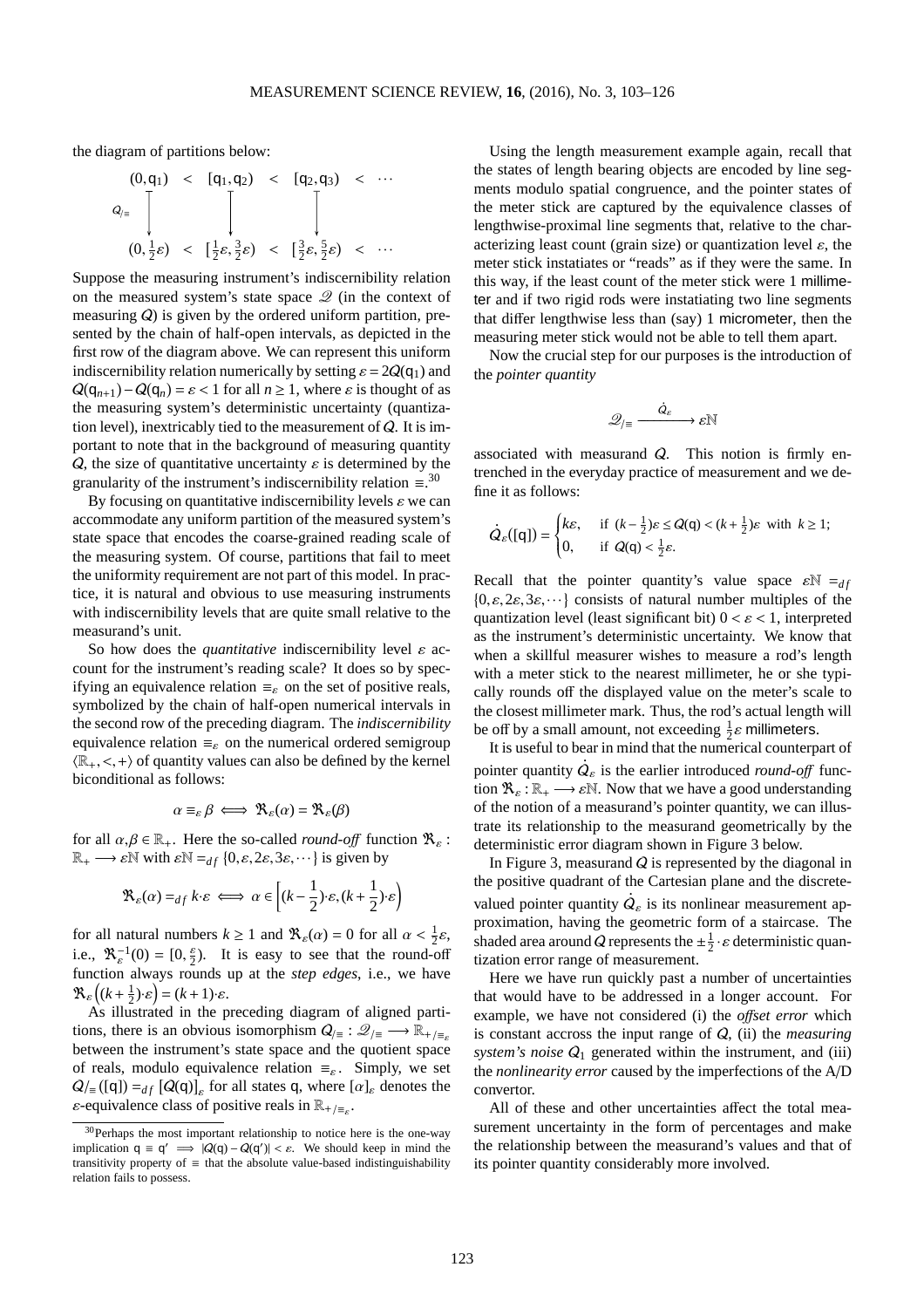

Fig. 3. The shaded uncertainty (error) zone of measurand Q, based **.** on reading the values of pointer quantity  $Q_{\varepsilon}$ .

The following commutative diagram highlights the basic relationships between quantities and round-off maps we have discussed so far.



Note that in the diagram the pointer quantity is given in **.** terms of composition of two mappings:  $\vec{Q}_{\varepsilon} = \mathbb{R}_{\varepsilon} \circ \vec{Q}_{\vert \equiv}$ , where  $\mathcal{R}_{\varepsilon}([\alpha]_{\varepsilon}) = \mathcal{R}_{\varepsilon}(\alpha)$  for all positive reals  $\alpha$ . The square in the diagram encodes the equality  $Q_{\parallel} \equiv (\text{[q]}) = \Pi_{\varepsilon}(Q(\text{q}))$  for all q. And the triangle captures the equality  $\mathcal{R}_{\varepsilon}(\alpha) = \mathcal{R}_{\varepsilon}([\alpha]_{\varepsilon})$  for all  $\alpha$ .

The third commutative condition

$$
\dot{Q}_{\mathfrak{f}}([q]) = \mathfrak{R}_{\varepsilon}(Q_{\mathfrak{f}}(q))
$$

in the diagram plays a crucial semantic role in specifying the truth conditions of measurement statements about the pointer quantity's value, obtained by measuring the value of measurand *Q*, instatiated by the target object f. The idea is to transfer the measurand's truth conditions to that of its pointer quantity with the help of the instrument's roundoff function.

In light of the above discussion of ordered partitions and indiscernibility relations, it is important to stress that in view of the uniformity of interval-based partitions, each half-open interval  $[q_n, q_{n+1})$  uniquely determines and is uniquely determined by the interval's midpoint state defined by  $q_n | q_{n+1} = d_f$  $\frac{1}{2}$ ( $q_n + q_{n+1}$ ), commonly representing the "expected" state. In particular, it is easy to see that the midpoint of the corresponding numerical interval  $[(n - \frac{1}{2})\varepsilon, (n + \frac{1}{2})\varepsilon)$  is  $(n - \frac{1}{2})\varepsilon \left[ (n + \frac{1}{2})\varepsilon \right]$  $rac{1}{2}$ )ε = *nε*.

We can shed more light on what is going on here by noting that the pointer quantity value space  $\langle \varepsilon N, \langle +\rangle$  and the space  $\langle \mathbb{R}_{+/\equiv_{\varepsilon}}, \langle +\rangle$  of equivalence classes induced by  $\equiv_{\varepsilon}$  are both countable ordered semigroups. Moreover, the measuring instrument's state space  $\langle \mathcal{Q}_{\mid \equiv}, \langle , + \rangle$  is also a countable ordered semigroup. Regarding its structure, the total order  $\lt$  is obvious and the addition operation is defined in  $\mathcal{Q}_{\mid \equiv}$ with the help of the midpoint operation. Specifically, the addition of two intervals is given by the interval determined by the sum of their midpoints. For example, the left endpoint of the sum  $[q_n, q_{n+1}) + [q_m, q_{m+1})$  is given by the state  $Q^{-1}[Q(q_n | q_{n+1} + q_m | q_{m+1}) - \frac{1}{2}\varepsilon]$ . The right endpopint is specified in a similar way. Because all three ordered semigroups are isomorphic to the ordered semigroup  $\langle \mathbb{N}, \langle + \rangle$  of natural numbers, they are also pairwise isomophic. As a result, we obtain a simple discrete algebraic framework in which the A/D convertor measurement error-laden outputs can be effectively studied.<sup>[31](#page-21-0)</sup>

The question now arises whether the system-to-instrument projection map  $\Pi : \mathscr{Q} \longrightarrow \mathscr{Q}_{\text{F}}$ , modeling a deterministic measurement of Q, is a homomorphism in any useful sense. Here our aim is to characterize a passage from the universe of continuous states and quantities to that of discrete pointer states and quantities. In giving a rigorous account of this conceptual shift from more structure to less structure we can properly understand the loss of information about quantity values due to measurement.

Clearly, upon passing to pointer states, we have to surrender our earlier commitment to strict ordering relations and switch to weak orderings. As a tradeoff, under this somewhat impoverished order structure the projection map remains monotone. That is to say, the monotonicity condition

$$
q \le q' \implies [q] \le [q']
$$

holds for all states  $q$  and  $q'$  in  $\mathcal{Q}$ , where, as before, we set  $\Pi(q) = [q]$ .

In like manner, one might wonder about the projection map's conservation of addition. Length measurement in carpentry provides a useful illustration. We are well aware that when carpenters build wooden structures from various pieces of boards by *adding* their measured widths, they tend to treat width-measurement errors as negligible. But of course we also know that carpenters typically measure the width of a board with some nonzero uncertainty. Apparently, the carpenters' error-laden measurement practices in adding boards do not significantly affect the quality of their work so long as there are only few boards to add accompanied with small errors, so that the total sum of uncertainties does not exceed the limit allowed by the construction. So the problem posed by the conservation of addition in measurement can be resolved by considering a *partial* semigroup addition of instantiated states that is defined only on the subset of the state space in which addition does not exceed the allowed threshold of uncertainty.

<span id="page-21-0"></span> $31$  See [\[3\]](#page-22-2) and references therein for more detail on uncertainty in deterministic systems.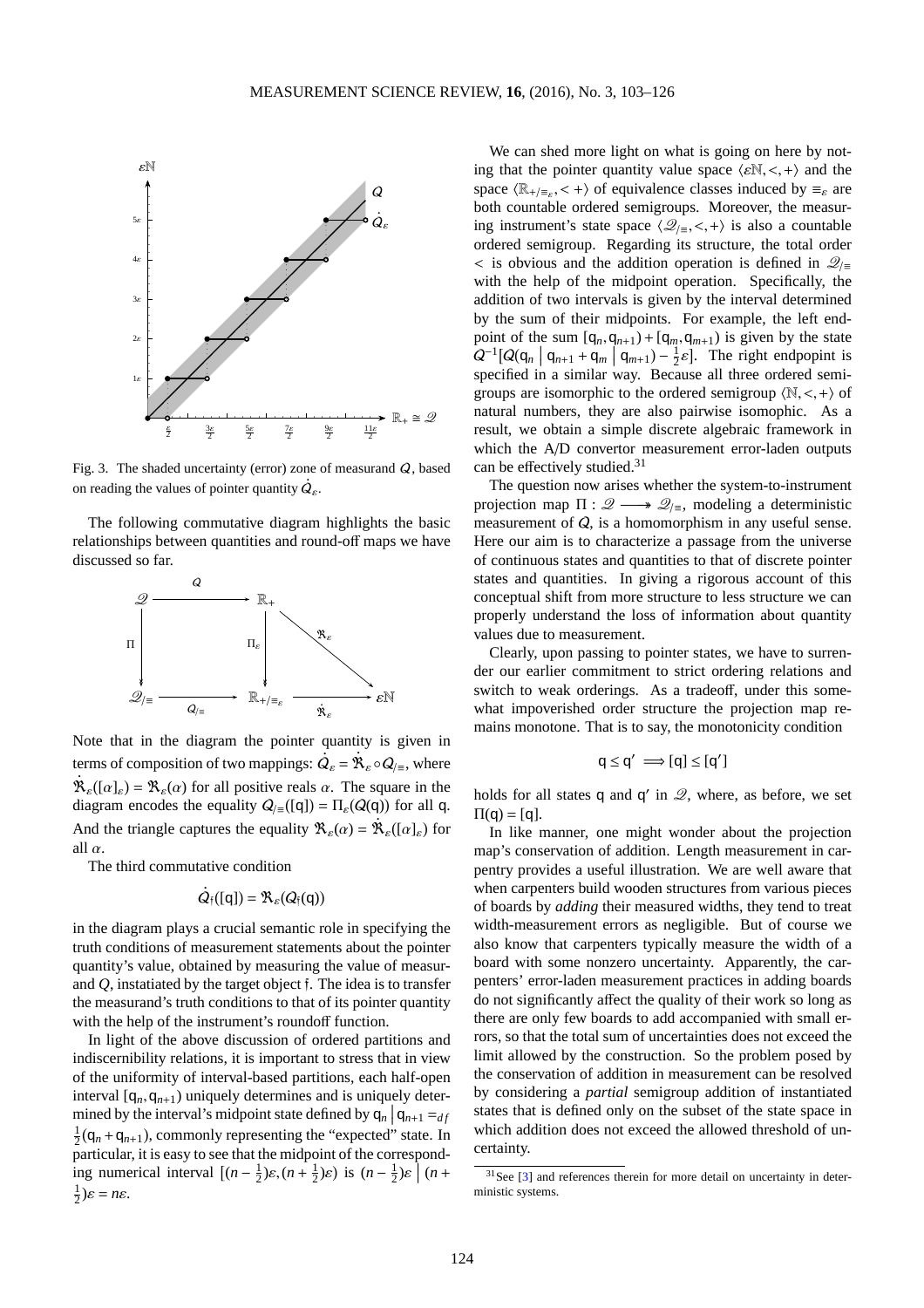In formal terms, the additivity law  $[q + q'] = [q] + [q']$  governing the instrument states generally fails and therefore so **.** does the additive property of the composite map  $Q_{\varepsilon} \circ \Pi$ :  $\mathscr{Q} \longrightarrow \mathscr{E} \mathbb{N}$ . To appreciate the problem, note that in the case of adding  $b + b'$  two boards b and b', the width discrepancy between them is relatively small, given by the error bound

$$
\left| \dot{Q}_{\mathfrak{b} + \mathfrak{b}'}([\mathsf{q} + \mathsf{q}']) - \dot{Q}_{\mathfrak{b}}([\mathsf{q}]) - \dot{Q}_{\mathfrak{b}'}([\mathsf{q}']) \right| \leq \epsilon
$$

Unfortunately, the effect of adding more boards leads to potentially larger errors. Concretely, if we consider three summands as in the pointer state  $[q+q'+q'']$ , then the error bound jumps to 2ε, and so forth. To simplify our notation, we write **.**  $\dot{Q}$  for the pointer quantity of  $Q$ , in which the subscript  $\varepsilon$  is temporarily dropped.

But why should we care about the conservation of addition **.** by the composition  $Q \circ \Pi$  of the pointer quantity followed by the projection map? Because we know from Section 1 that the crucial prerequisite for handling the values of unital quantities instantiated by composite systems is the sum of the respective states of their constituents. So from the standpoint of modeling measurement operations, we are better off in a framework that includes addition.

Despite the foregoing lack of semigroup addition, we can significantly increase the flexibility of our approach to deterministic measurement by considering a *partial* semigroup addition operation of the form  $\frac{1}{2}$ :  $\mathcal{Q} \times \mathcal{Q} \longrightarrow \mathcal{Q}$  that is defined only on a suitable subset of so-called *summable* pairs of states – proximal to the partition intervals' midpoint states. This is the operation carpenters and engineers rely on when they combine their measurement data additively.

Another good reason for employing a partial semigroup addition in our measurement models is that with respect to it the indiscernibility relation  $\equiv$  is a partial congruence relation.

It turns out that the problem of summability of states can be handled by a stipulative definition of a commutative summability relation  $q \parallel q'$  on  $\mathcal{Q}$ , stating that the states q and q' are *summable*. To save space, we introduce the auxiliary notion of summability by the biconditional

$$
q \mathbin{[} q' \iff [q+q'] = [q] + [q']
$$

for all states q and q ′ . As we see, the scope of summability of the measured system's states is determined by the measuring system's quantization level. We can now define the concept of *partial addition* of states quite simply as follows:  $q + q' = f/d$  $q + q'$ , if q | q', and undefined otherwise.

Upon weakening the usual notion of addition  $+$  on  $\mathcal{Q}$  to a *partial* addition  $\dot{+}$ , we can accommodate in a unified way the incompleteness or partialness of information provided by measurement about measurands. In more detail, given a partial addition on the states of the measured system, the com-**.** posite  $\hat{Q} \circ \Pi : \langle \mathcal{Q}, \le, + \rangle \longrightarrow \langle \varepsilon \mathbb{N}, \le, + \rangle$  of the measurand's pointer quantity and projection, mapping the measured system's states directly to the instrument's quantized numerical outputs, can now be viewed as a *weak partial semigroup homomorphism* satisfying the following conditions:

(a) *Weak monotonicity:*

$$
q \le q' \implies \dot{Q}([q]) \le \dot{Q}([q'])
$$

(b) *Partial additivity:*

$$
\dot{Q}([q \dot{+} q']) = \dot{Q}([q]) + \dot{Q}([q'])
$$

In the light of these properties we see that the relationships between the world of continuous states and quantities and that of the associated discrete pointer states and quantities can be described by mappings that preserve the pertinent structures only weakly and partially. As we saw above, based on indiscernibility and uncertainties added by measurement, partial structures supply the correct formal tools for investigating the ever-present loss or incompleteness of information about the measurand's extant values.

With these comments, we bring our present investigation of quantities and their measurement to a close.

# 4. Concluding remarks

In this paper we developed a simple and effective algebraic framework for quantity calculus and supervening deterministic measurement operations. The calculus is based on unitized quantities and accompanying state spaces that underly the truth conditions for metrological statements. In our investigation of the structure of quantities we used length, time, electric current, and mean velocity as primordial examples. For simplicity's sake and for reasons of space, we restricted our analysis to the case of deterministic measurement processes.

We have also addressed the algebraic nature of pointer states and pointer quantities characterizing measuring instruments, together with tightly connected measurement uncertainties. In bridging the gap between what experimenters regard as theoretical and what they take to be as measurementbased, we discussed the formal relationships between measured unital quantities and their associated pointer quantities.

There are vast areas of the subject of quantity calculus and measurement uncertainty which remain unexplored, including probabilistic and stochastic extensions, built over measurable state spaces, random quantities and their probability density functions. We intend to take up these topics in the near future.

### <span id="page-22-1"></span>**REFERENCES**

- [1] Batitsky, V., Domotor, Z. (2007). When good theories make bad predictions. *Synthese*, 157, 79–103.
- <span id="page-22-0"></span>[2] de Boer, J. (1994/95). On the history of quantity calculus and the international system. *Metrologia* 31 (6), 405– 429.
- <span id="page-22-2"></span>[3] Domotor, Z. (2008). Structure and indeterminacy in dynamical systems. In *Indeterminacy: The Mapped, the Navigable, and the Uncharted*. MIT Press, 171–193.